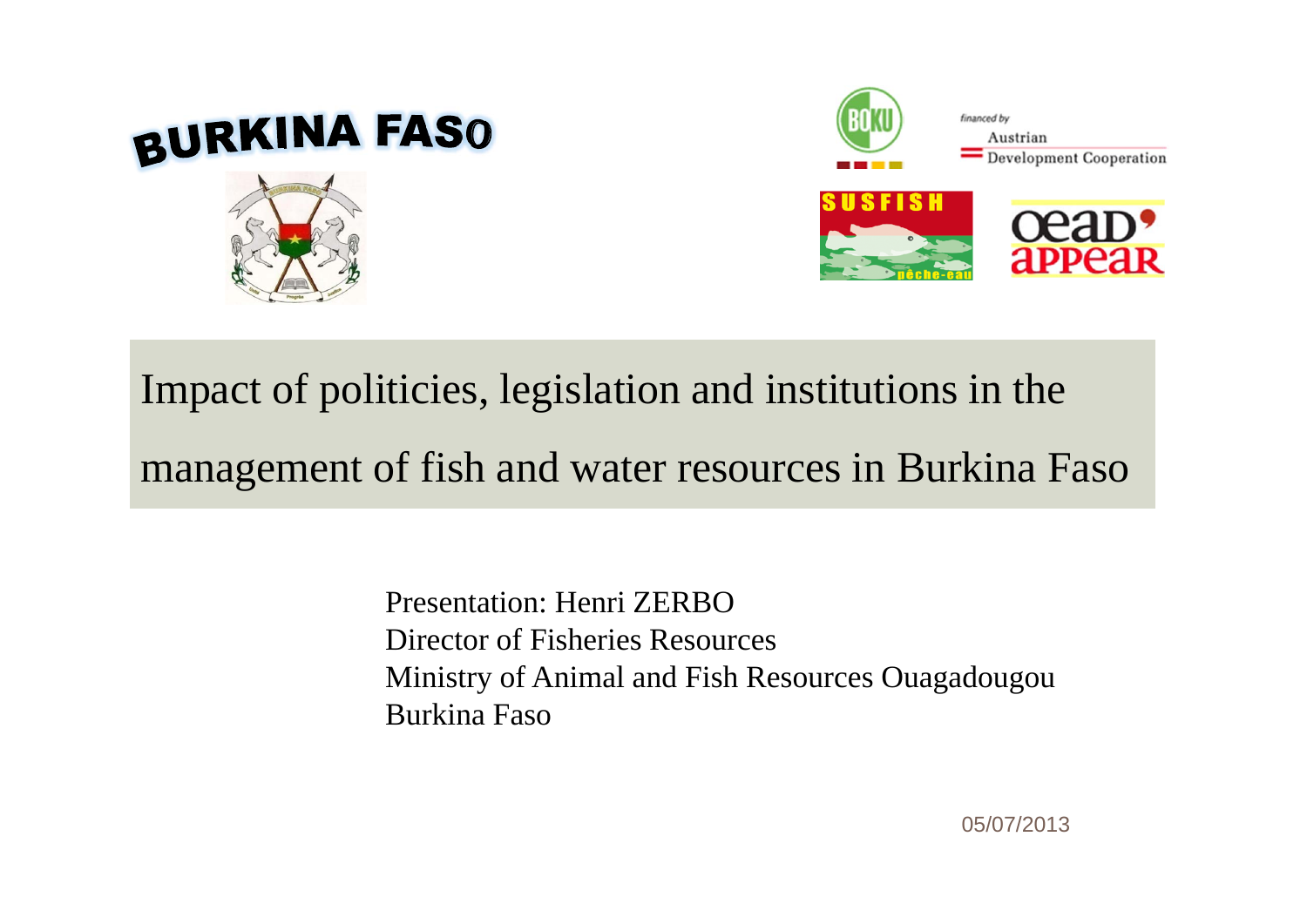### **Contents**

- **Q** Problematic context
- **Q** Objectives an hypothesis
- **a** Methodology
- **Q** Preliminary results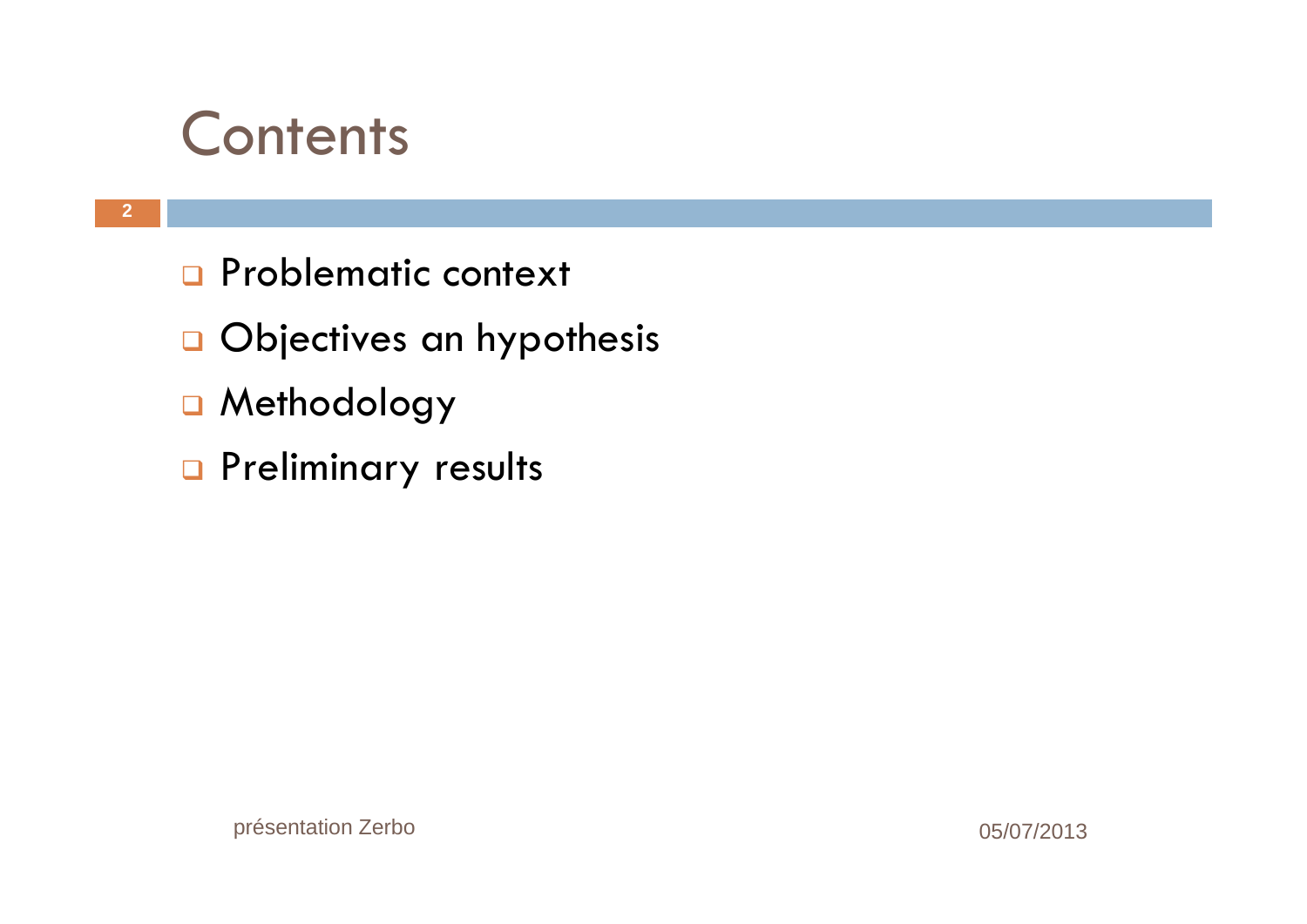### Composition of the research team

- Zerbo Henri, Director of the Capture Fisheries
- Dr Raymond OUEDRAOGO
- **E** Mrs Ines OUEDRAOGO, Master in Rural development and innovation
- **E** Mr Oumarou SOW, Ingeneer in Rural development (forestry, wildlife & fisheries)
- **Prof. Patrice TOE**

**3**

**Nme Colette KABORE, Point focal genre**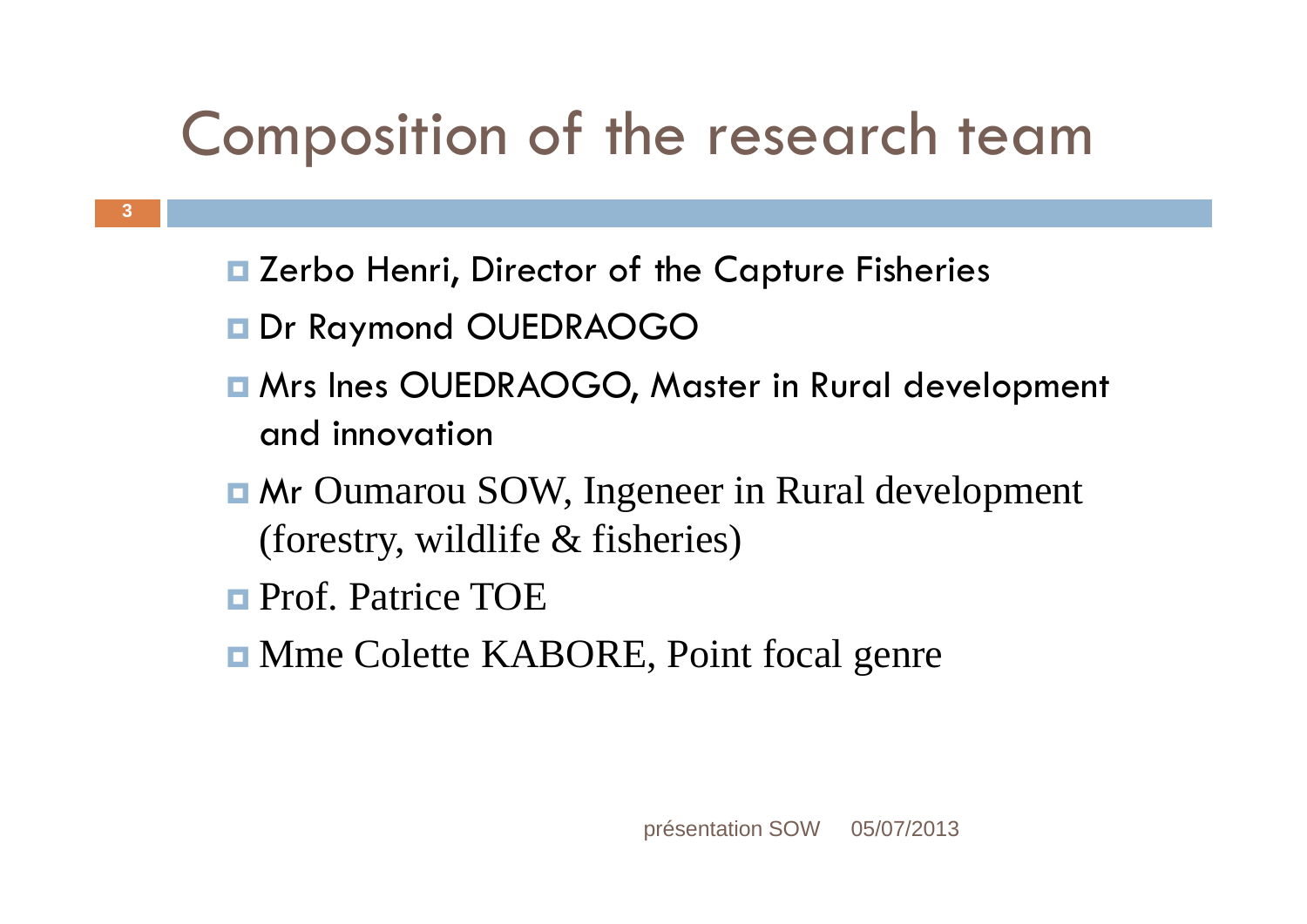## **Problematic context (1/3)**

- **4**
- Burkina Faso is a landlocked and Sahelian country
- $\square$  Not much water resources
- All main rivers are seasonal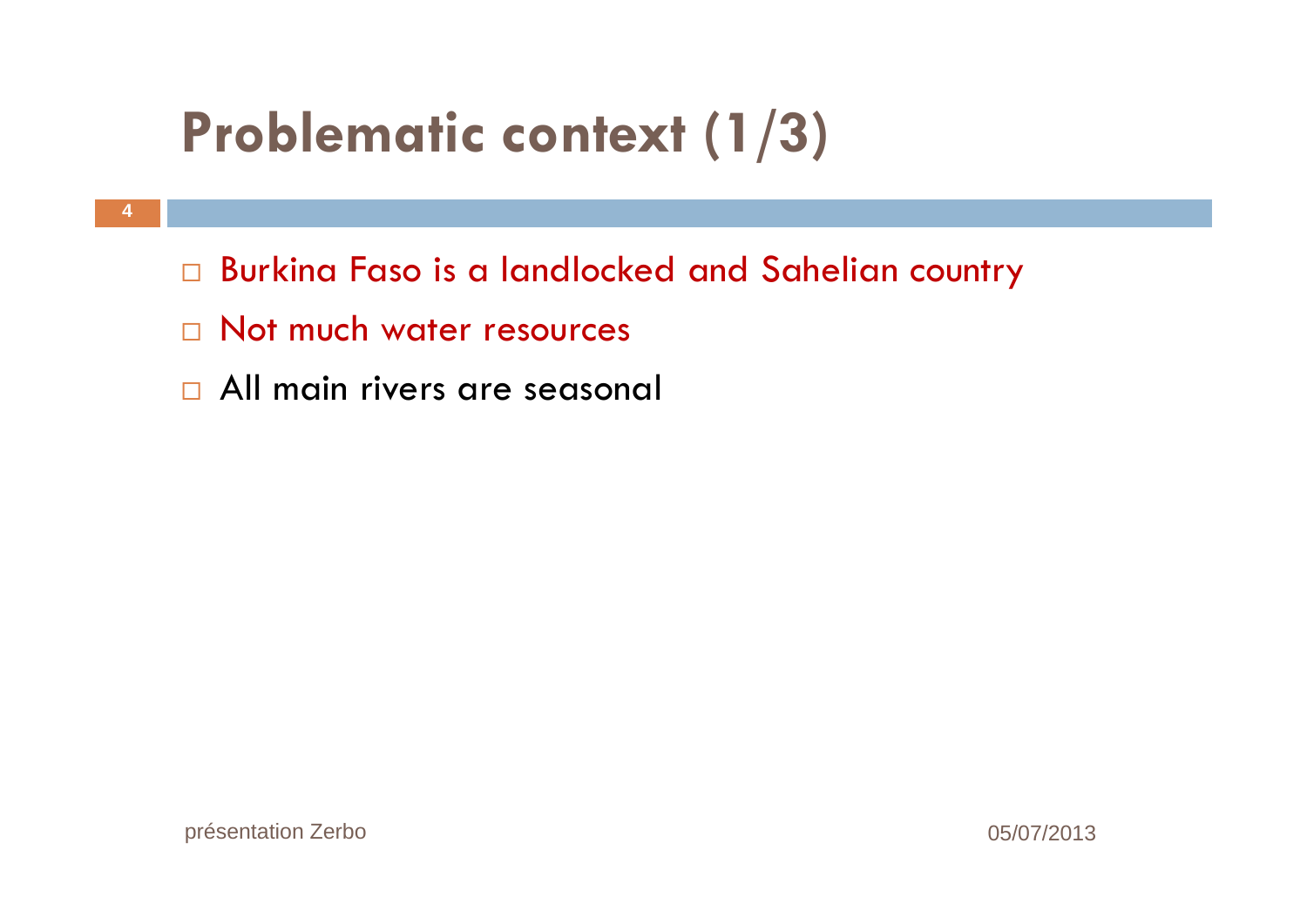## **Problematic context (2/3)**

- •In this context fishing was not developed
- • This lasted untill the '70 when a fisheries policy was designed
- • The necessity: agricultural production should be increased and more diversified

**5**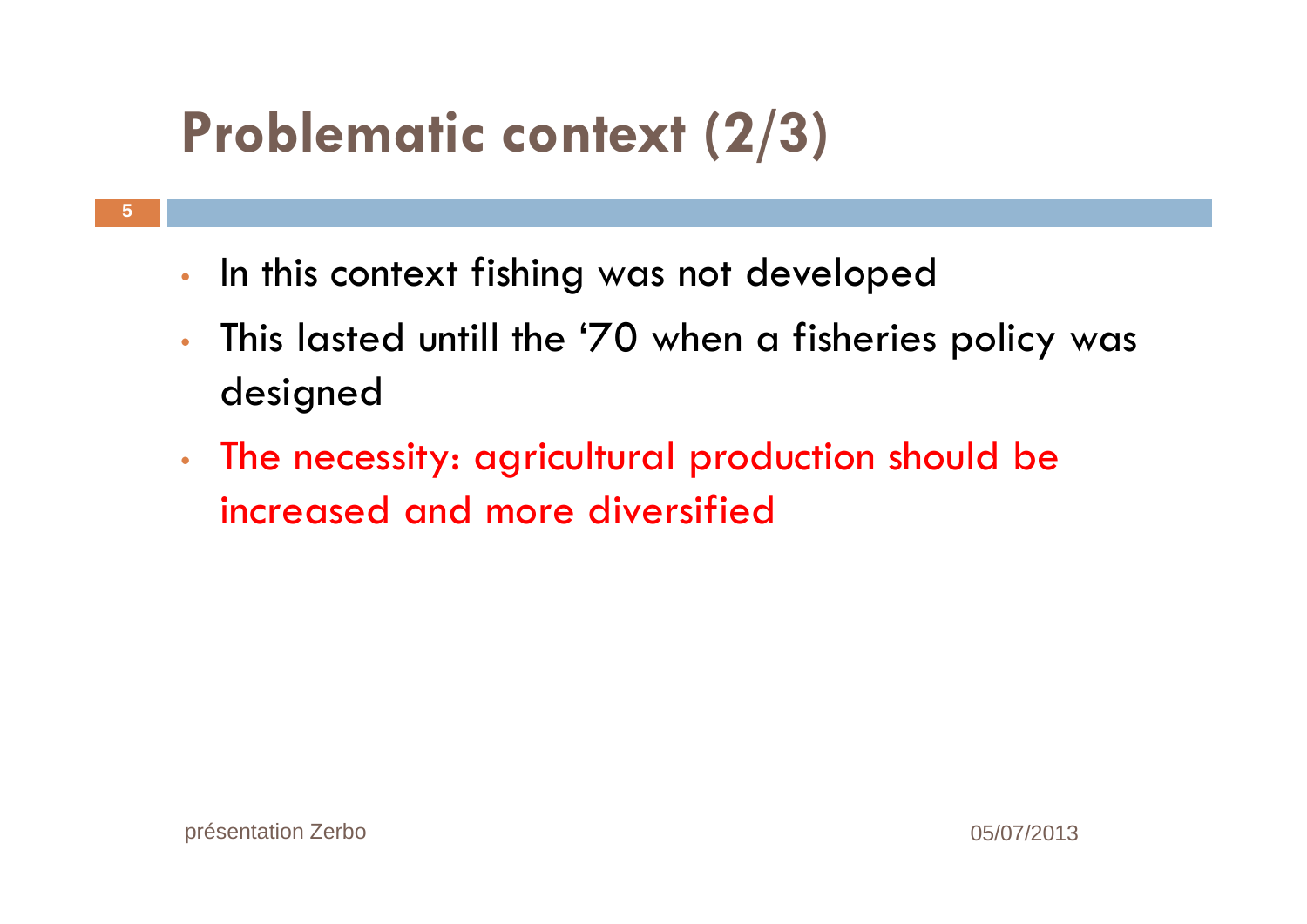### **Problematic context (3/3)**

 $\square$  Many successive policies, laws and institutions aimong at ensuring sustainable use and management of water & fish resources

 $\Box$  It is necessary to analyse their impacts

**6**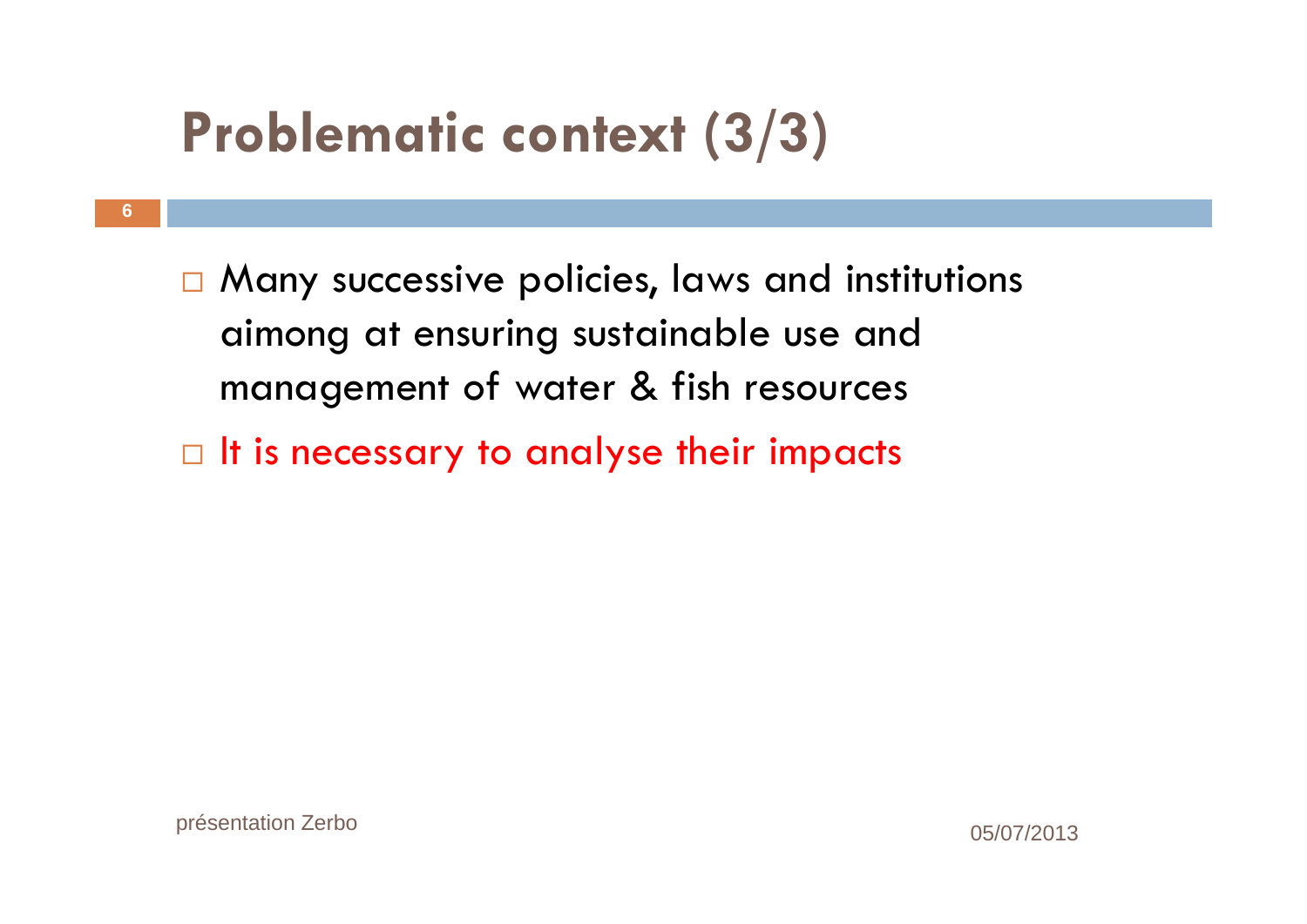### **Objectives & Hypothesis**

Assess Policies, legislations and Institutions and their impacts on the sustainable management of fish & water resources

Assess the adequation of Policies, legislation & Instititions on the management of water & fish

resources

Assess the capacity of the administration and otherstakeholders in the management of W&FR

Make suggestions and recommendations for the harmonious use, developement and management of W&F R

The strategies of policies and institutions are in adequation with the sustainablemaagemen<sup>t</sup> of W&F R

The administration and other stakeholders operate a sustainable managemen<sup>t</sup> of W&F R

Propositions and recommendations for better management of W&F R are made

présentation Zerbo 05/07/2013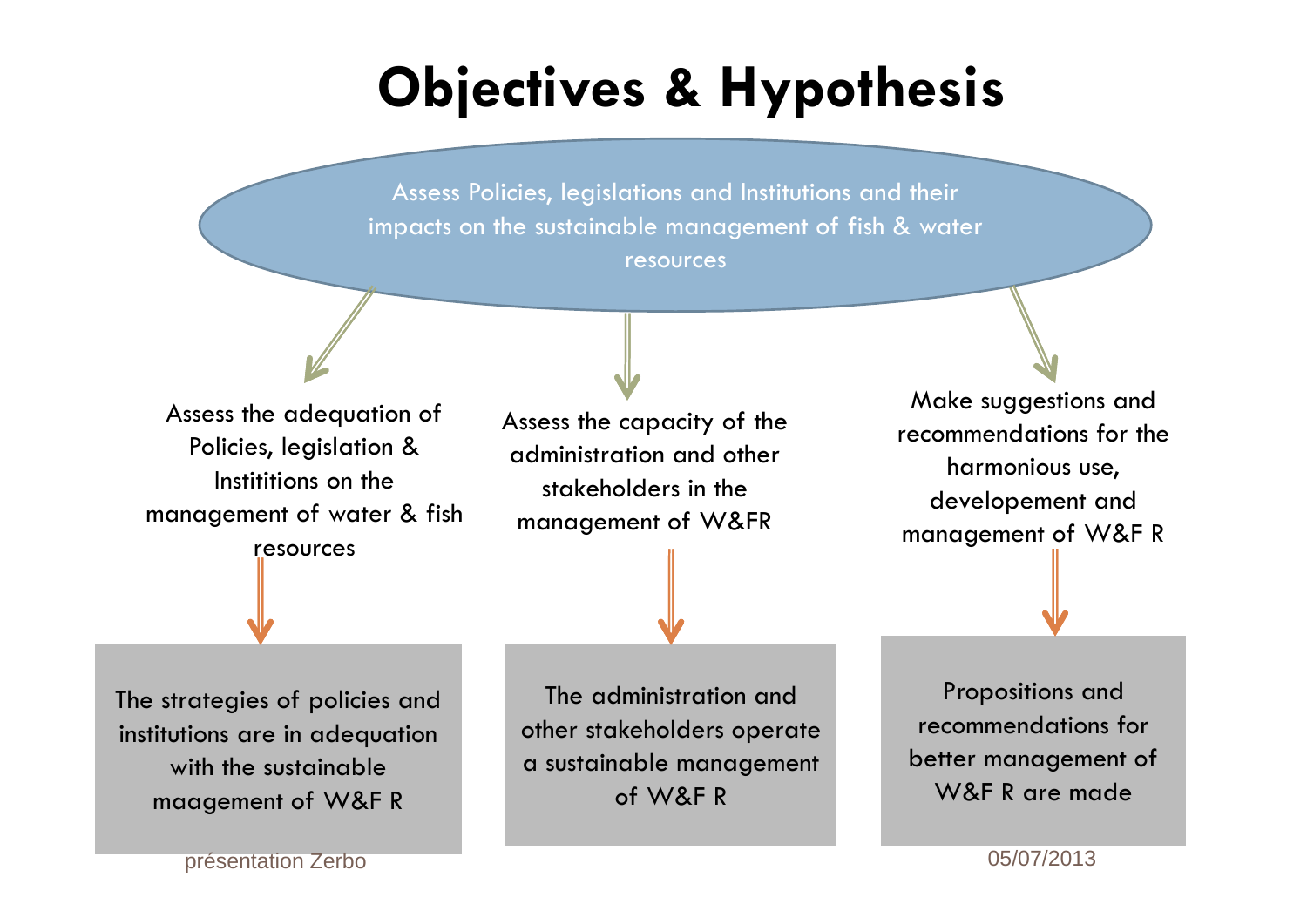## **METHODOLOGIE (1/6)**

- **8**
- $\Box$  The identification of policies, legislations and institutions was made thanks to a litterature search (archives, reports, etc. )
- $\Box$  The analysis of the adaptation was based on a number of indicators:
	- **Biological indicators**
	- **Fishing capacity**
	- **□** Socio-economic indicators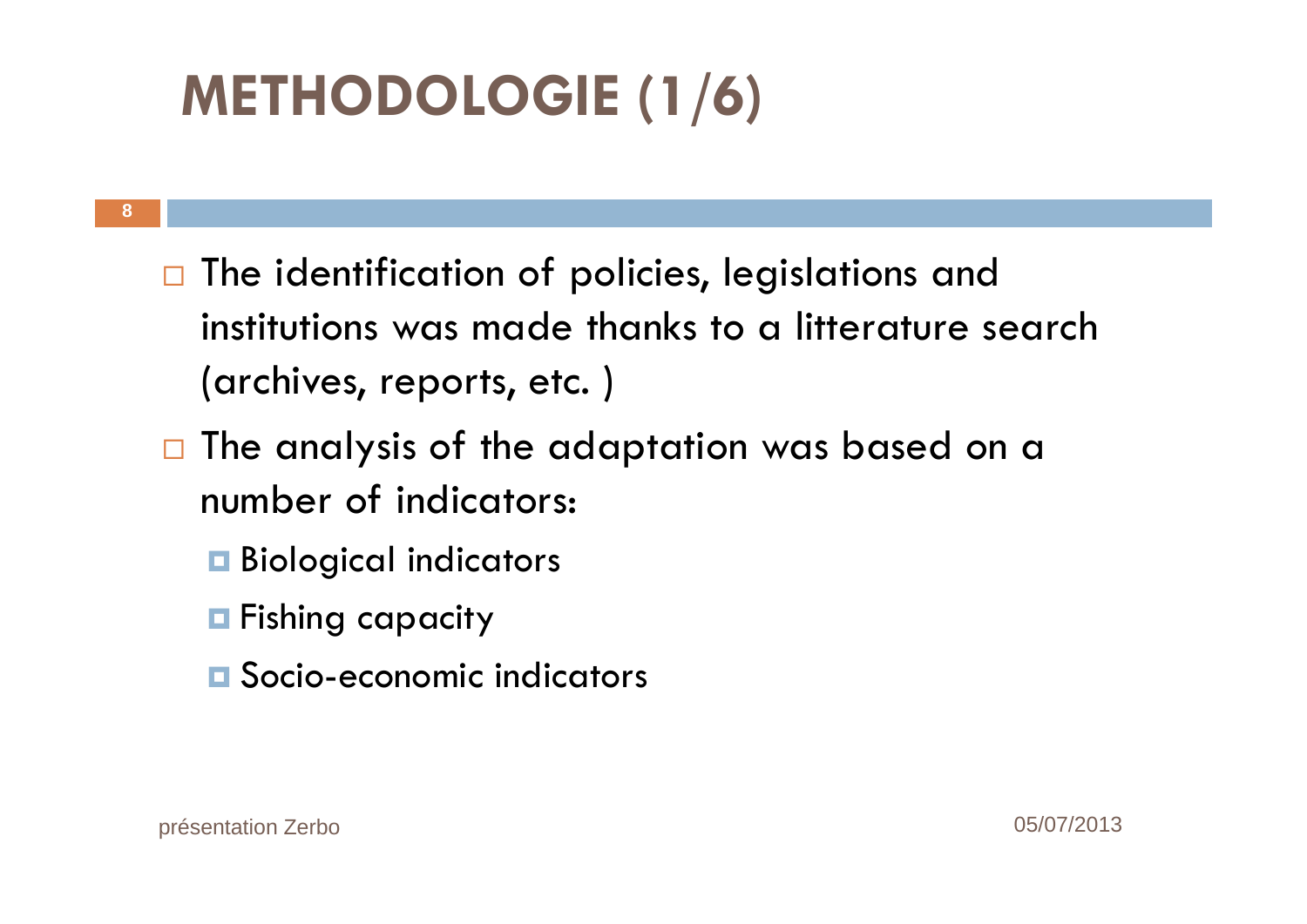# **METHODOLOGIE (2/6)**

- **9**
- $\Box$  The economic evaluation is a mean of measuring and comparing the different advantages of fish resources.
- $\square$  For the financial income of fishing units, we reconstitute their operating account with the available data and surveys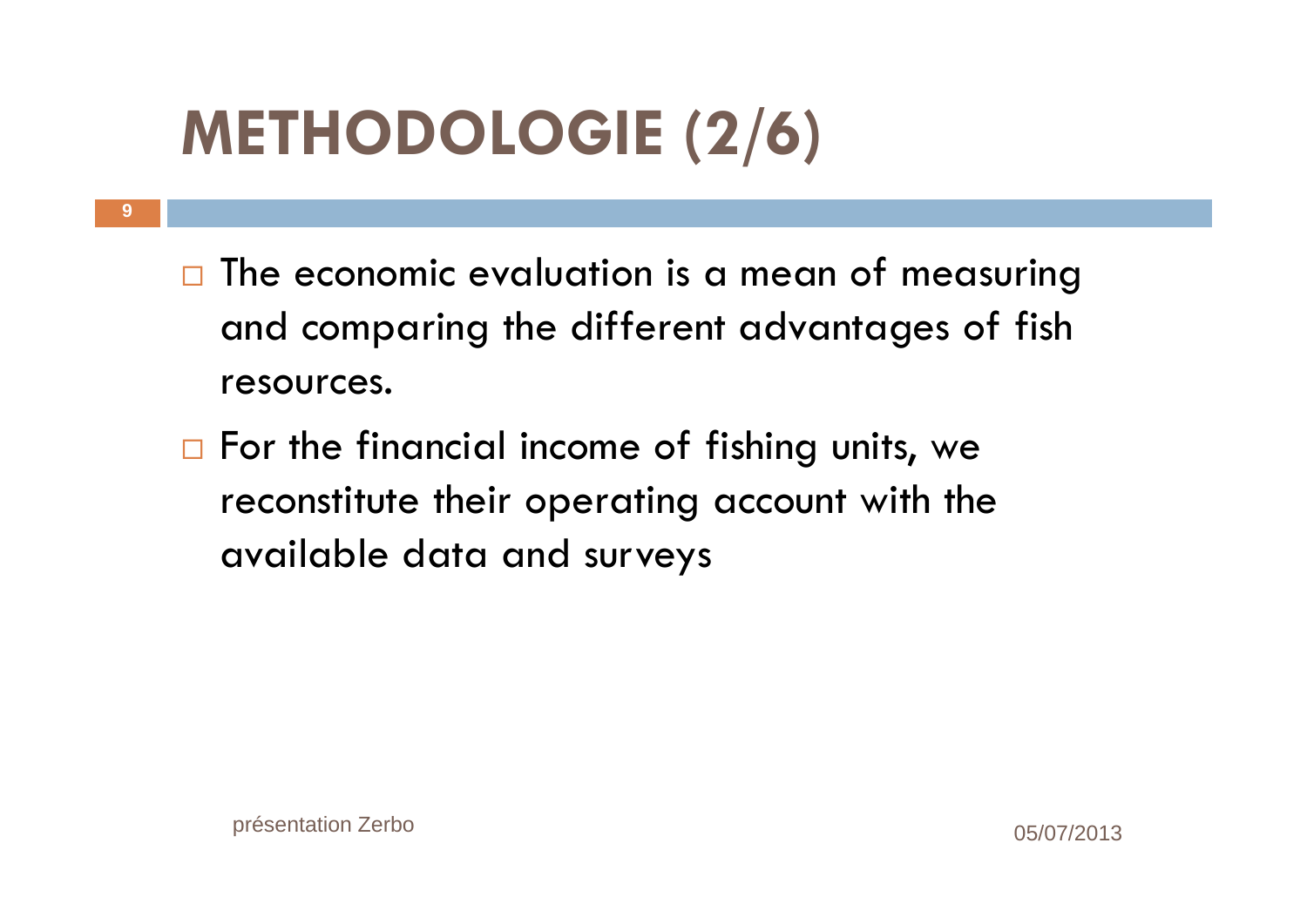# **METHODOLOGIE (3/6)**

#### **10**

#### **Analysis of institutionnal changes**

- $\Box$  For this piece of work written sources of information were used to
	- $\blacksquare$  Identify the reasons of the changes
	- $\checkmark$  The polocies of funding the fisheries development at the levels of government, NGO, international cooperation and their impacts on the sustainable managemnt of W&F R.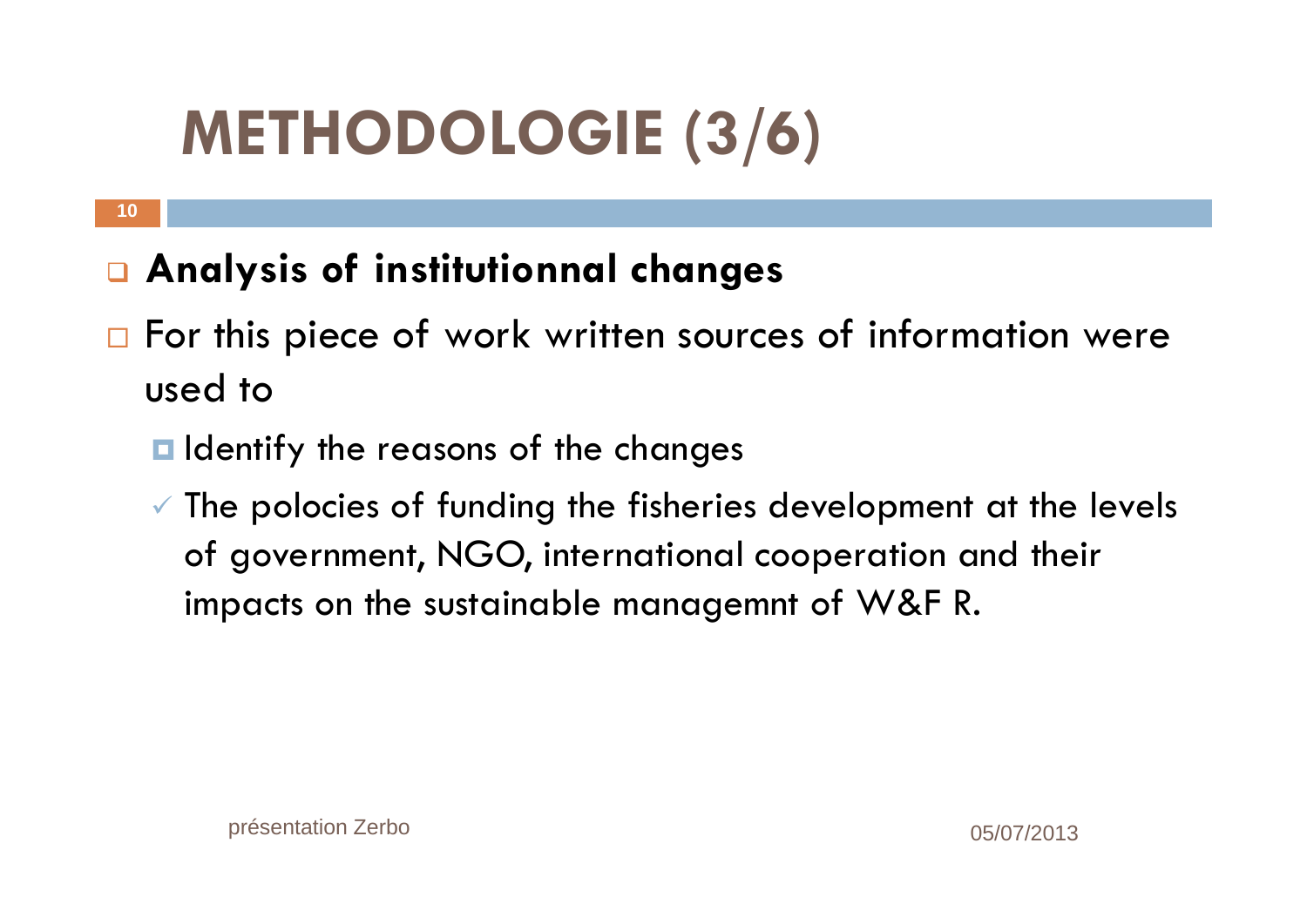# **METHODOLOGIE (4/6)**

#### **Assess the capacity of the administration**

- Analyse the quality of the services at the levels of the collectivities, NGOs, Sub-regional, regional and international institutions
- **Q** The consideration given to the research in the policies
- **Q** Search fo funding possibilities
- $\square$  The governmental budget allocated to fisheries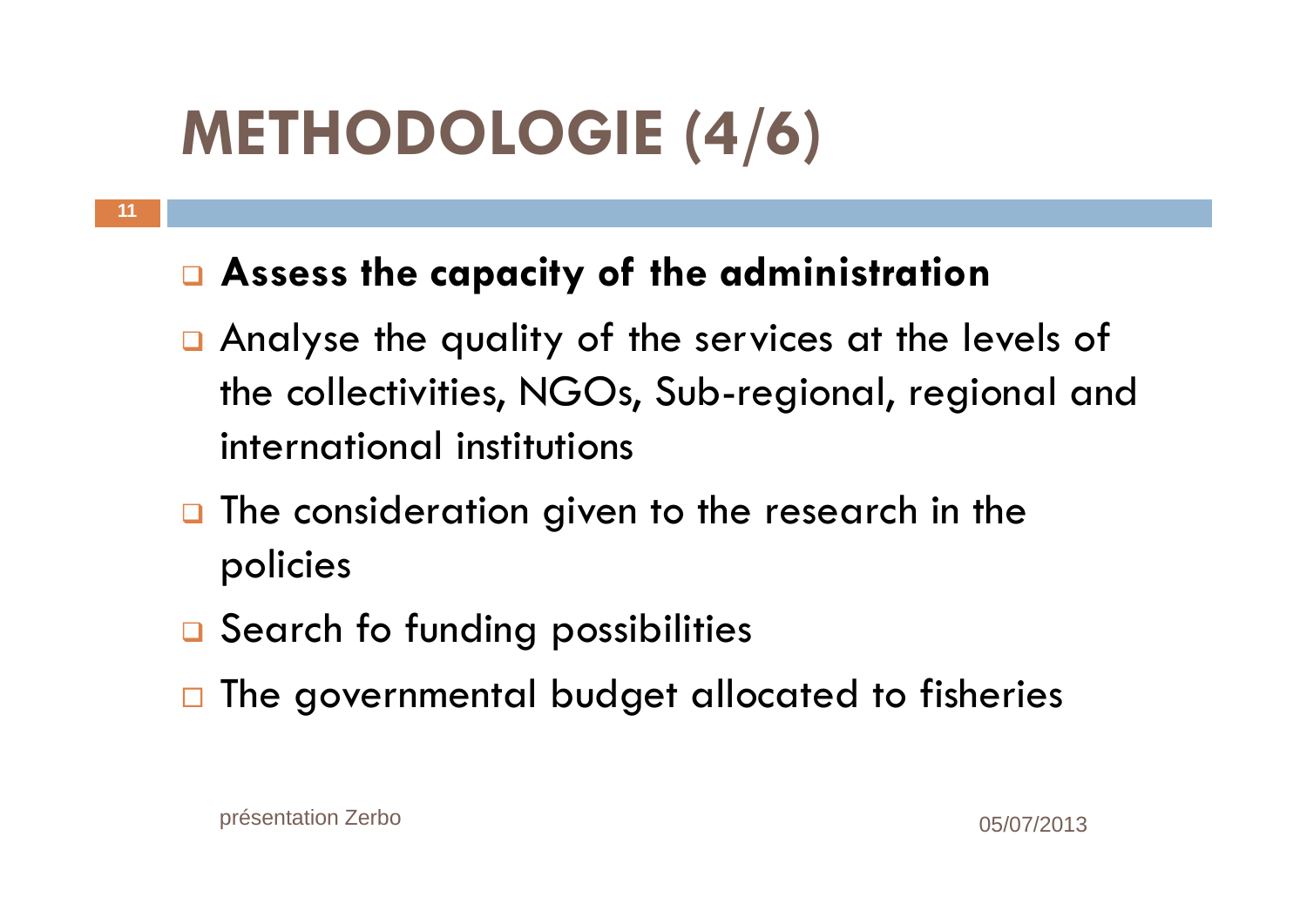# **METHODOLOGIE (5/6)**

- **12**
- □ Analysis of the diversity of the managers et the consideration given to different social groups
- $\Box$  Determination of the state of knowledge on water resources of the governmental services in charge of fish, water and aquatic ecosystems
- $\Box$  All these undertaken thanks to litterature review, interviews and field observations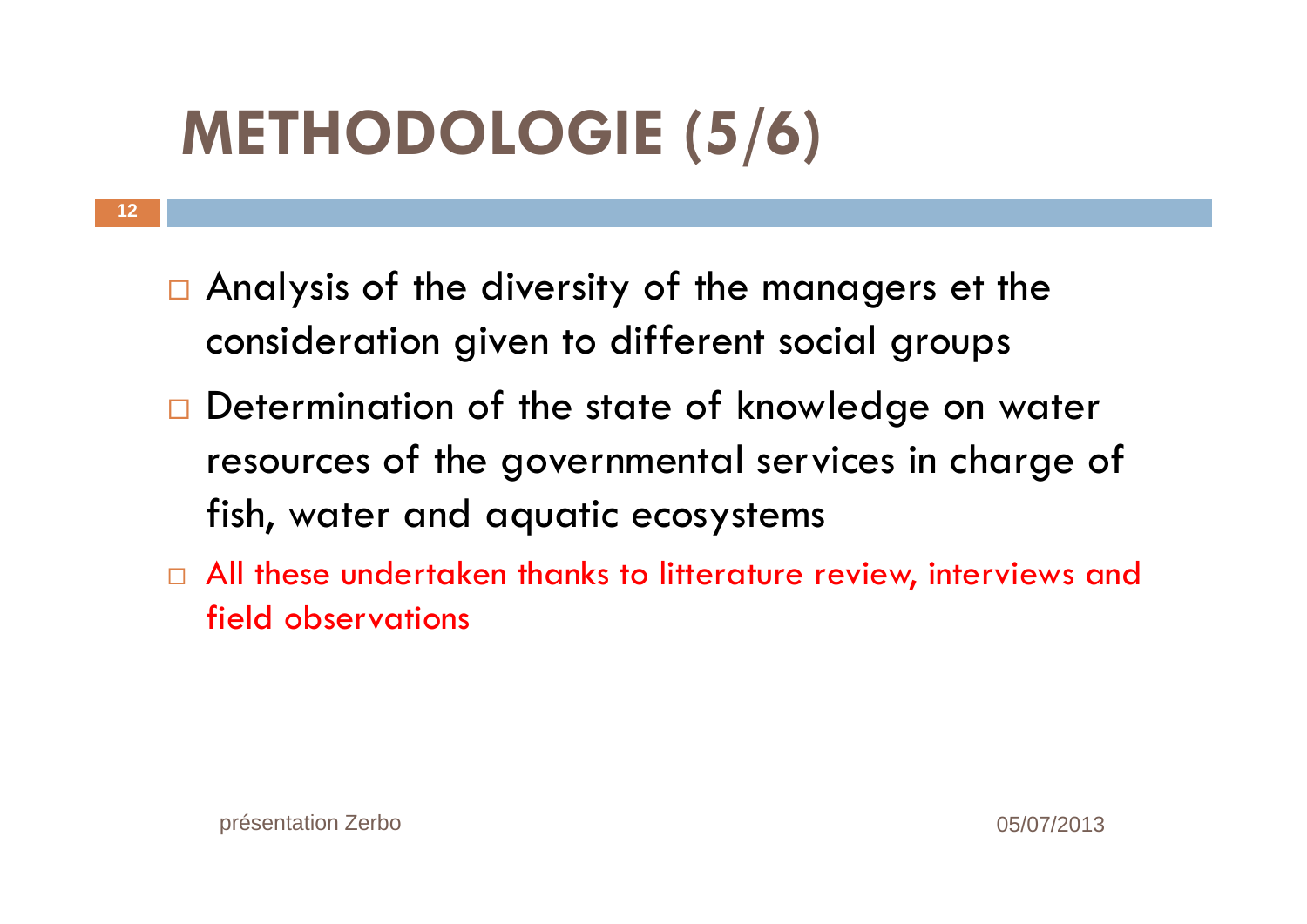# **METHODOLOGIE (6/6)**

- **Evaluation of the initiatives or other adaptations for Sustainable management of W&F R.**
- **identification of initiatives or adaptations**
- $\Box$  Litterature search and field surveys will help.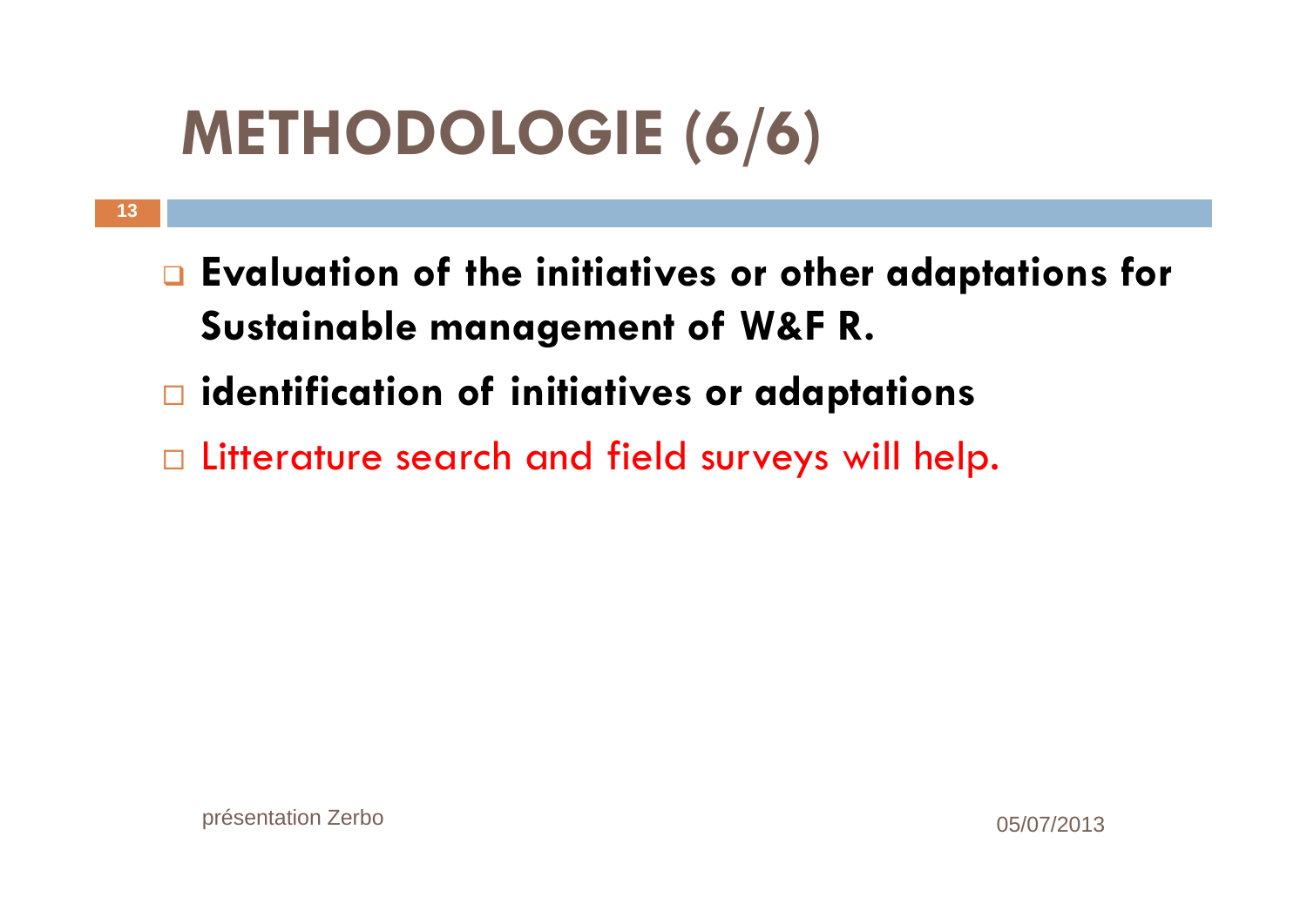### Gender consideration

- $\Box$  A female student and a male one were recruited for data collection
- **Development of a questionnaire**
- $\Box$  Expenses increased because the female student has a baby (baby sitter)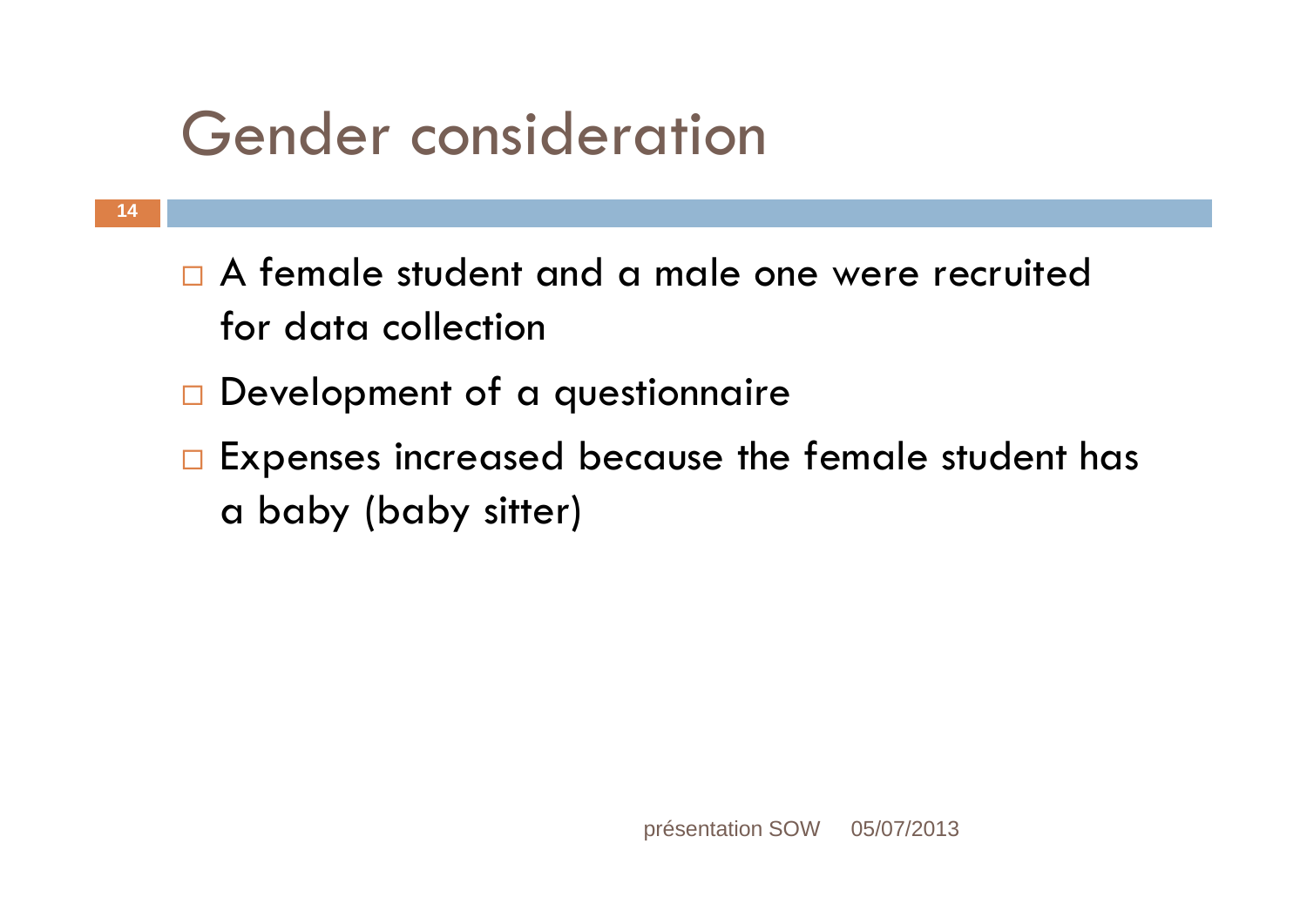### **Expected results (1/1)**

#### **15**

- **Q** The adequation of policies, legislations and institutions with sustainable and responsible management of W&F R is stated.
- **Q** The capacity of the administration and other stakeholders in the management of W&F R is evaluated
- **Q** Propositions and recommendations are made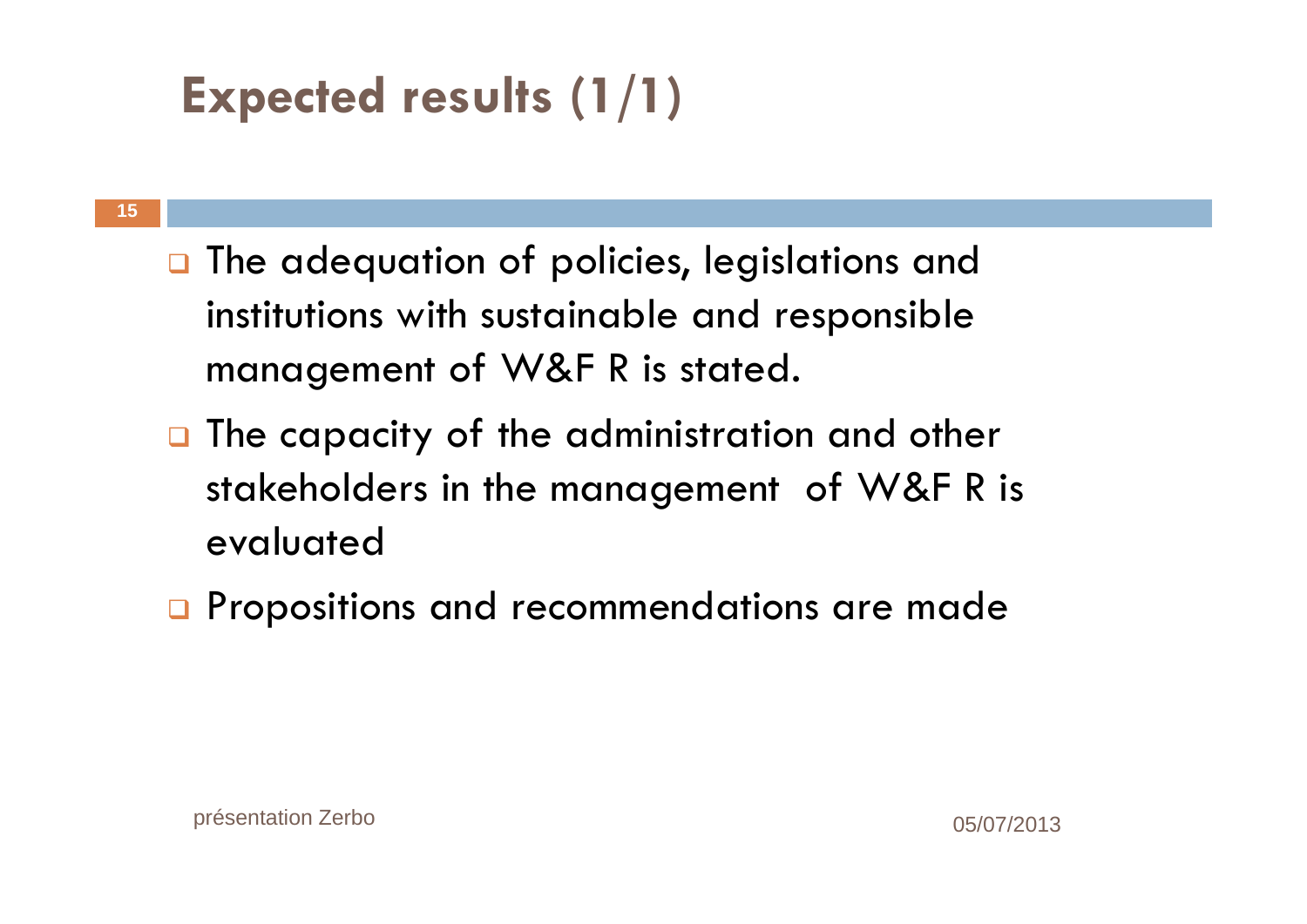### **Preliminary results(1/12)**

#### **The Fisheries department (FD) is not known on the field**

- $\Box$  The agents of the Fisheries Department are not suffisiently frequent on field and they do never go in some areas
- $\Box$  No tangible fishery related activity is seen on the fisheries that were visited
- □ No concret relation between the FD and the deconcentrated services, collectivities and other services of administration
- $\Box$  The FD is not known in the fisheries, excepted
	- $\blacksquare$  the most important ones that are named PHIE
	- **E** And the concessions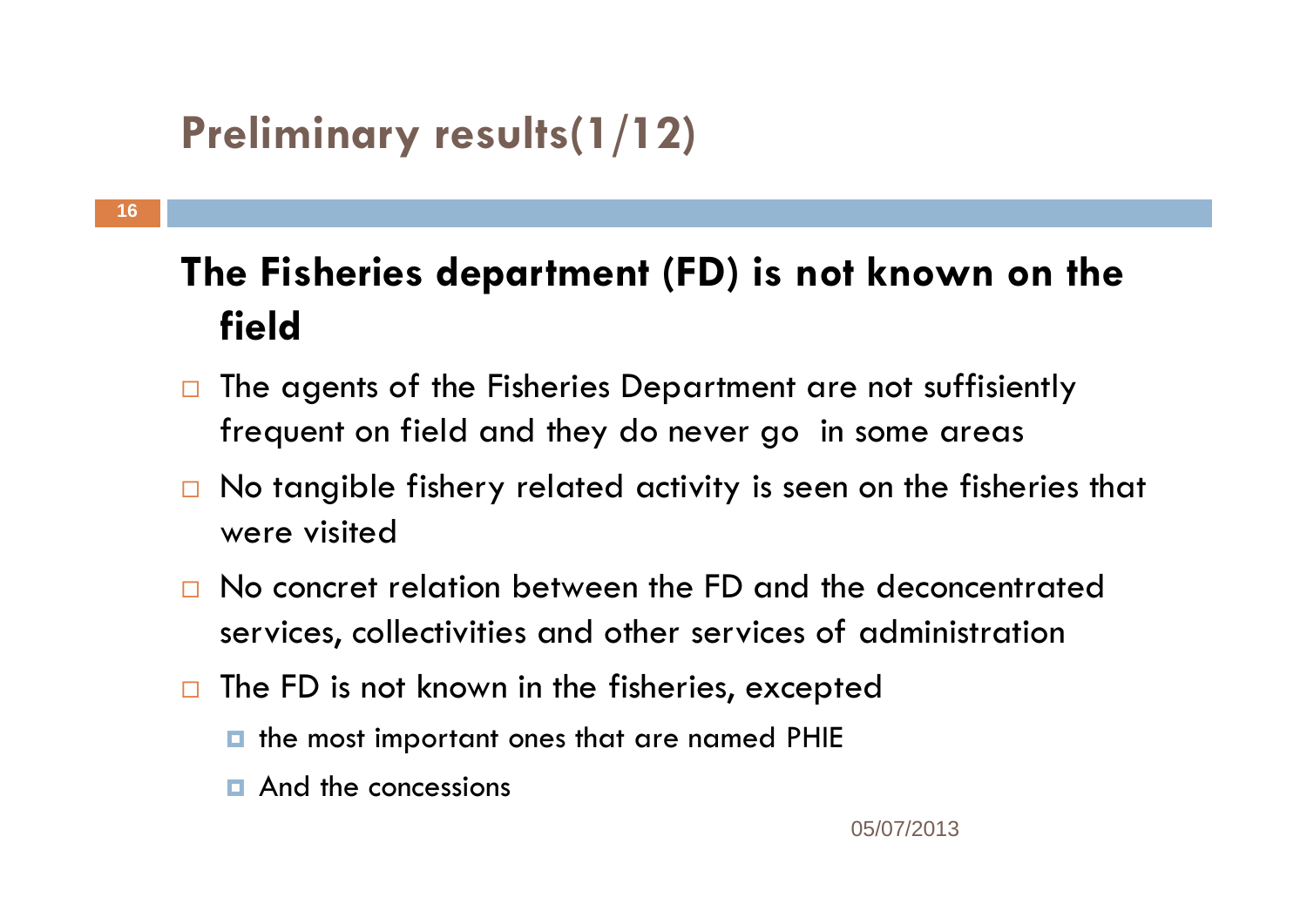#### **Preliminary results (2/12)**

**17**

#### **The fisheries policy and strategies are not known**

- □ Policy, legislations, regulatory texts are not known in most of the regional, provincial and department services in charge of W&F R
- $\Box$  Fishing is disregareded by the deconcentrated and decentralised authorities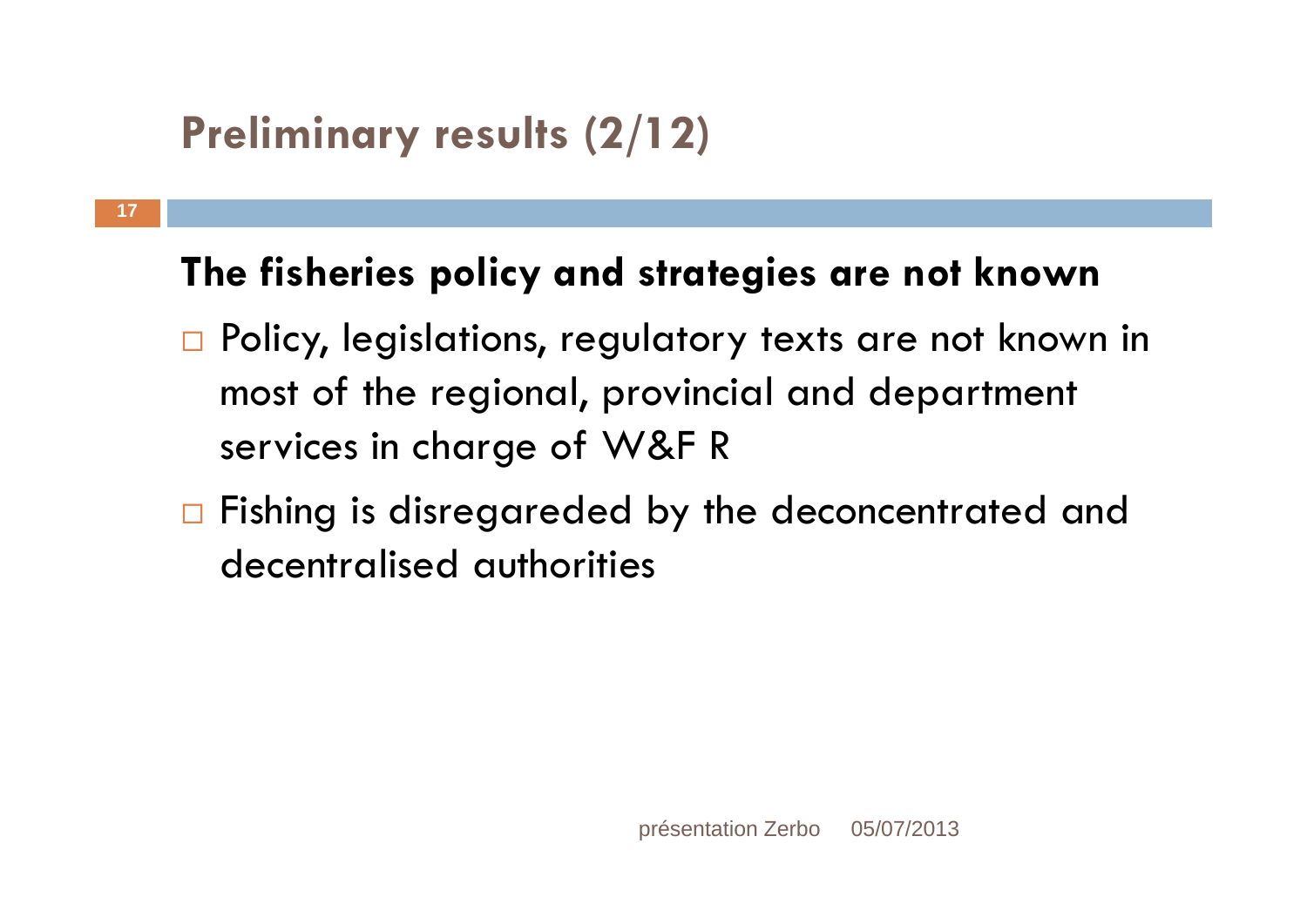#### **Preliminary results (3/12)**

#### **Infrastructures and other investments neglected**

- $\Box$  The fish shop of the fishermen association of Boromo is converted to a bar/pub that the city council conceeded to a an individual person.
- $\Box$ Destruction of the community fish ponds in the area of Banfora
- $\Box$  Complete destruction of the premises and equipment (refrigerators, weigths, at Tounga and Yacouta ;
- Fish nursery created by the Project *Gestion de la Pêche dans le Sud Ouest du Burkina* in bad conditions (neglected)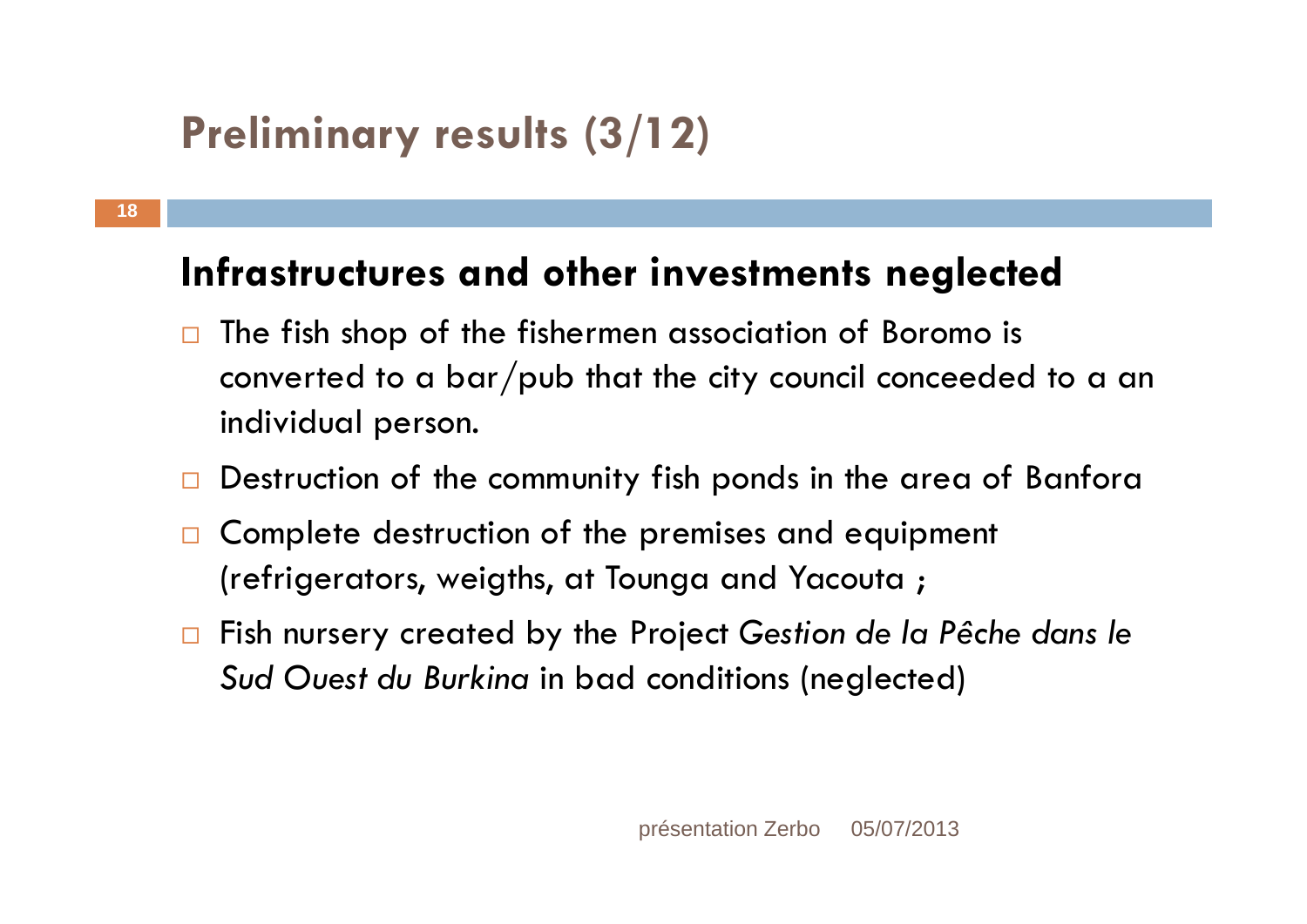### **Preliminary results (4/12)**

#### **Non committement of technic administration services**

- $\Box$ Monitoring Surveillance and Control abandonned
- $\Box$  Fisheries statistics are lacking or biaised at all levels of administration
- $\Box$ Prohibited fishing gears are much used
- $\Box$  Conflicts between the agents of the ministry of environment and the ones of the agriculture due to the fragmentary and incoherent management measures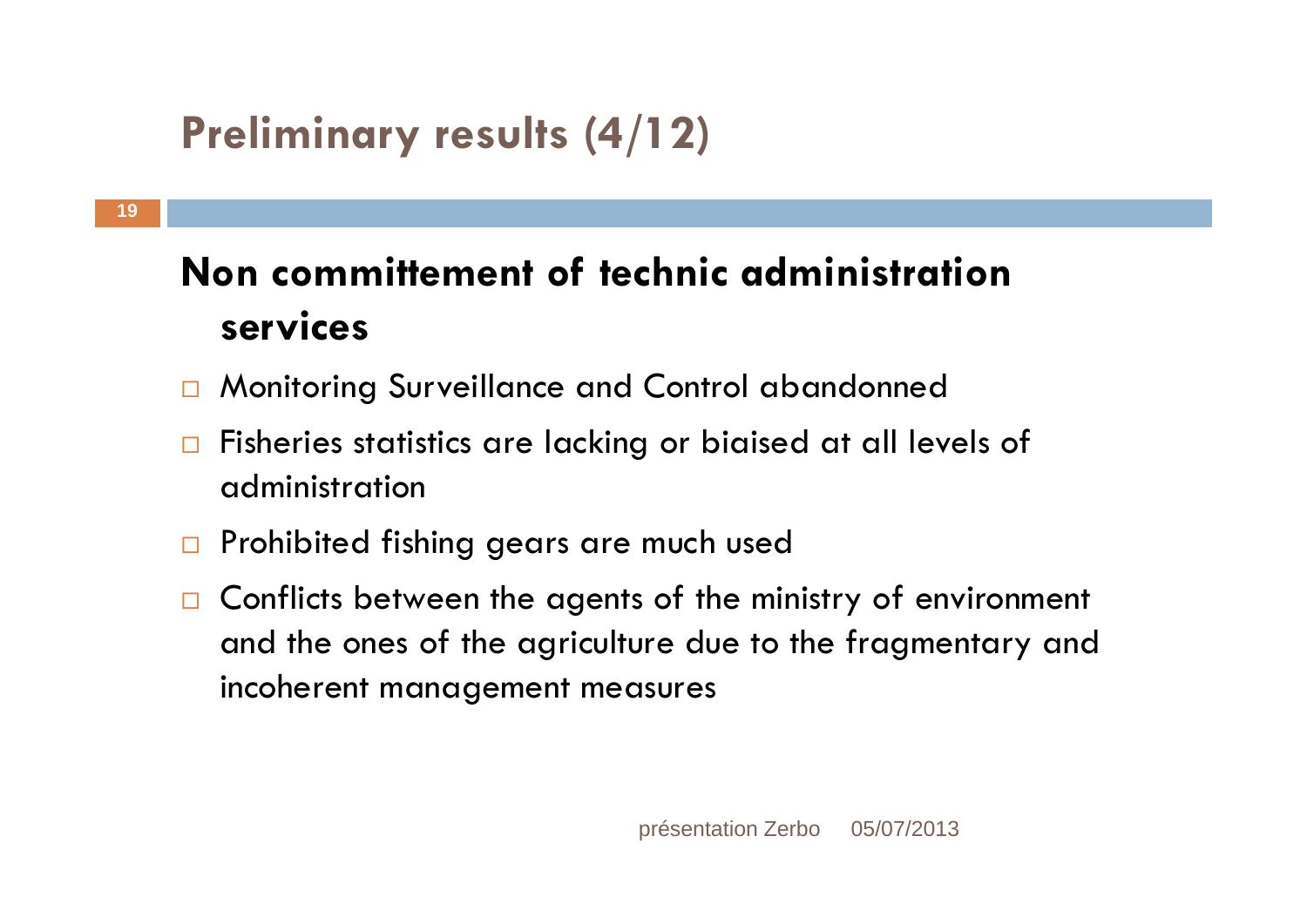### Degraded infratsructures



présentation Zerbo 05/07/2013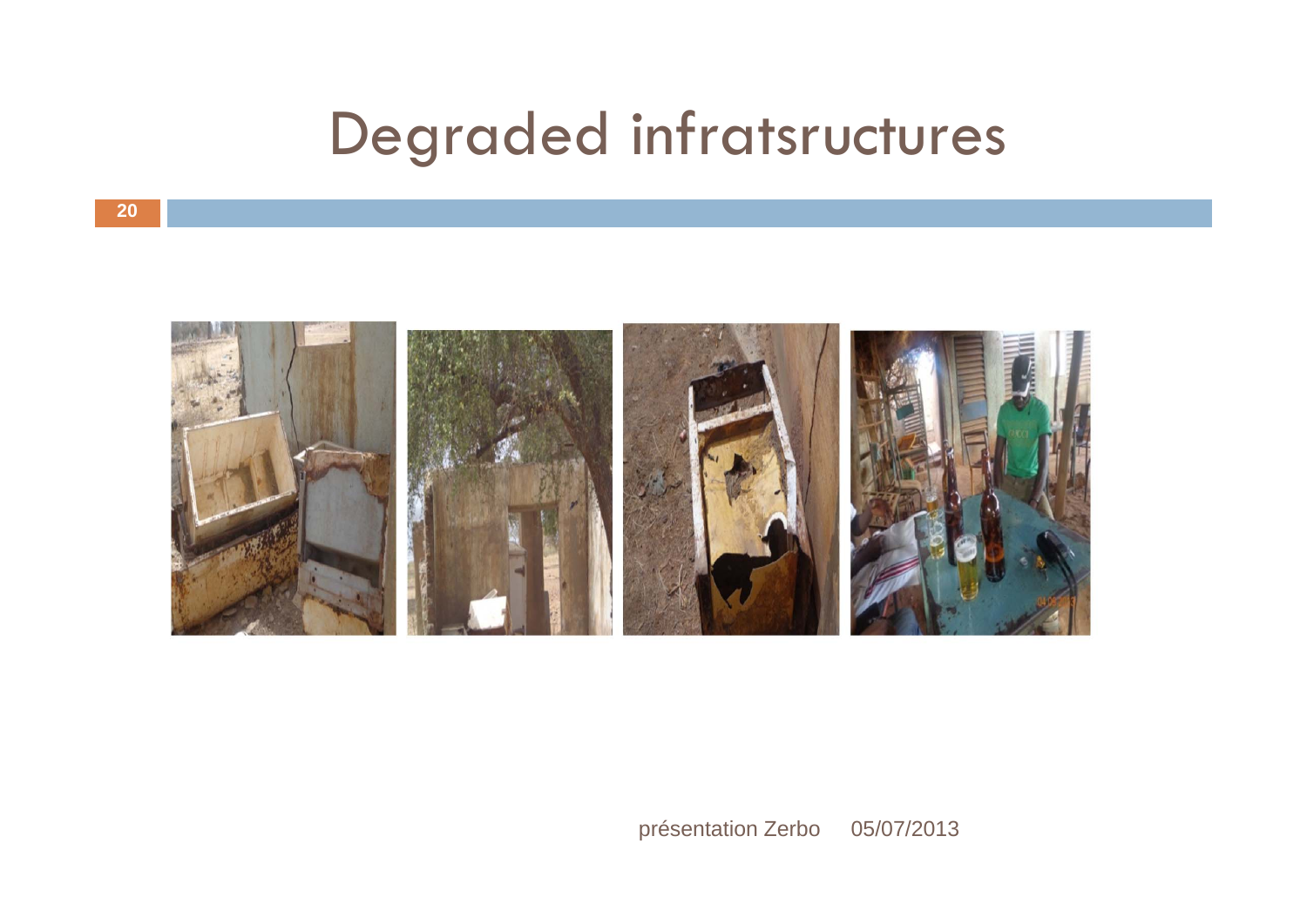#### **Chorkor owen at Di**





présentation Zerbo 05/07/2013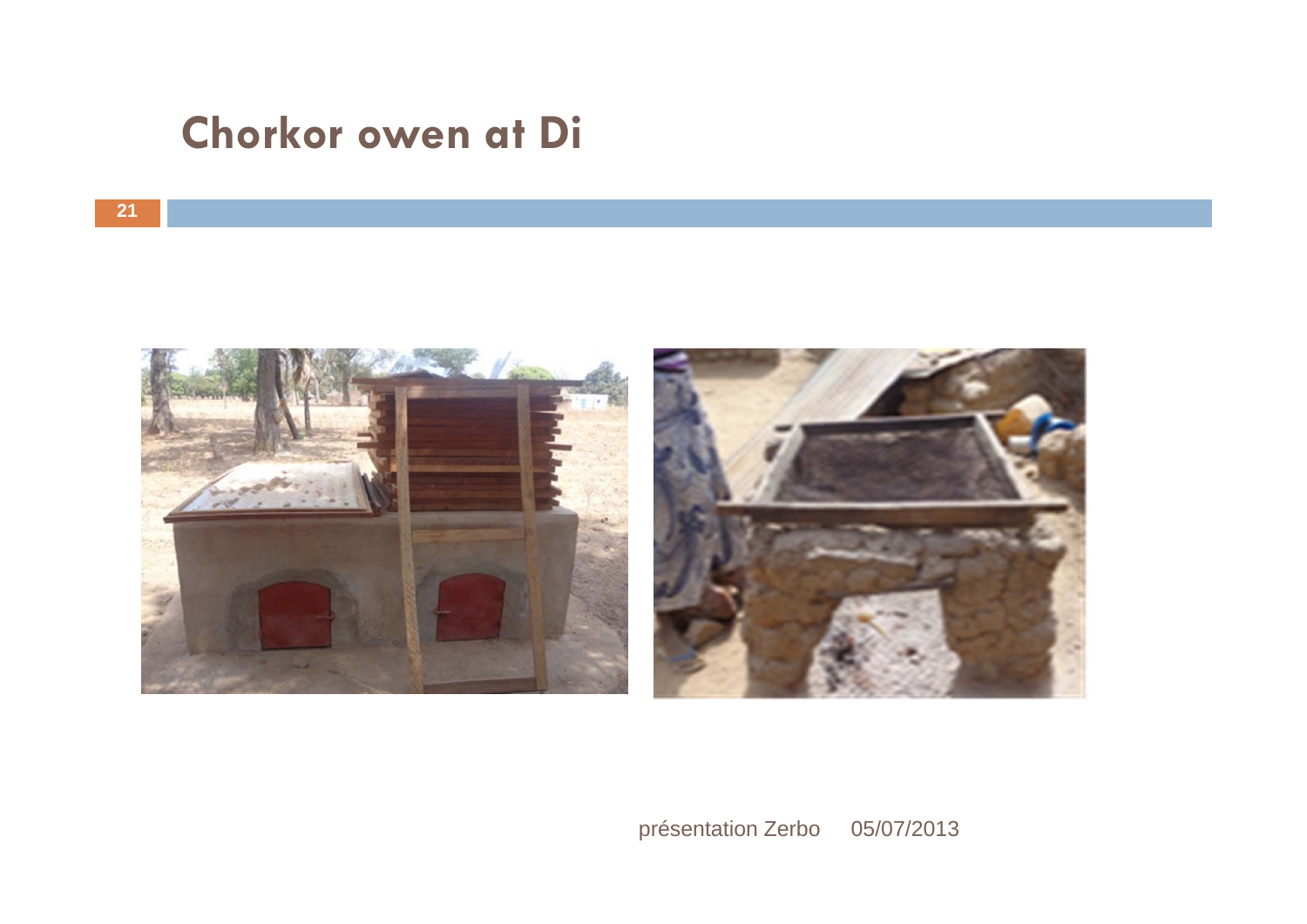#### **Preliminary results (5/12)**

#### **Level of litteracy of the stakeholders**

- $\Box$  The majority of the directs stakeholders did not go to school
- $\Box$  This is an obstacle to the understanding of the regulatory texts that is written in French language only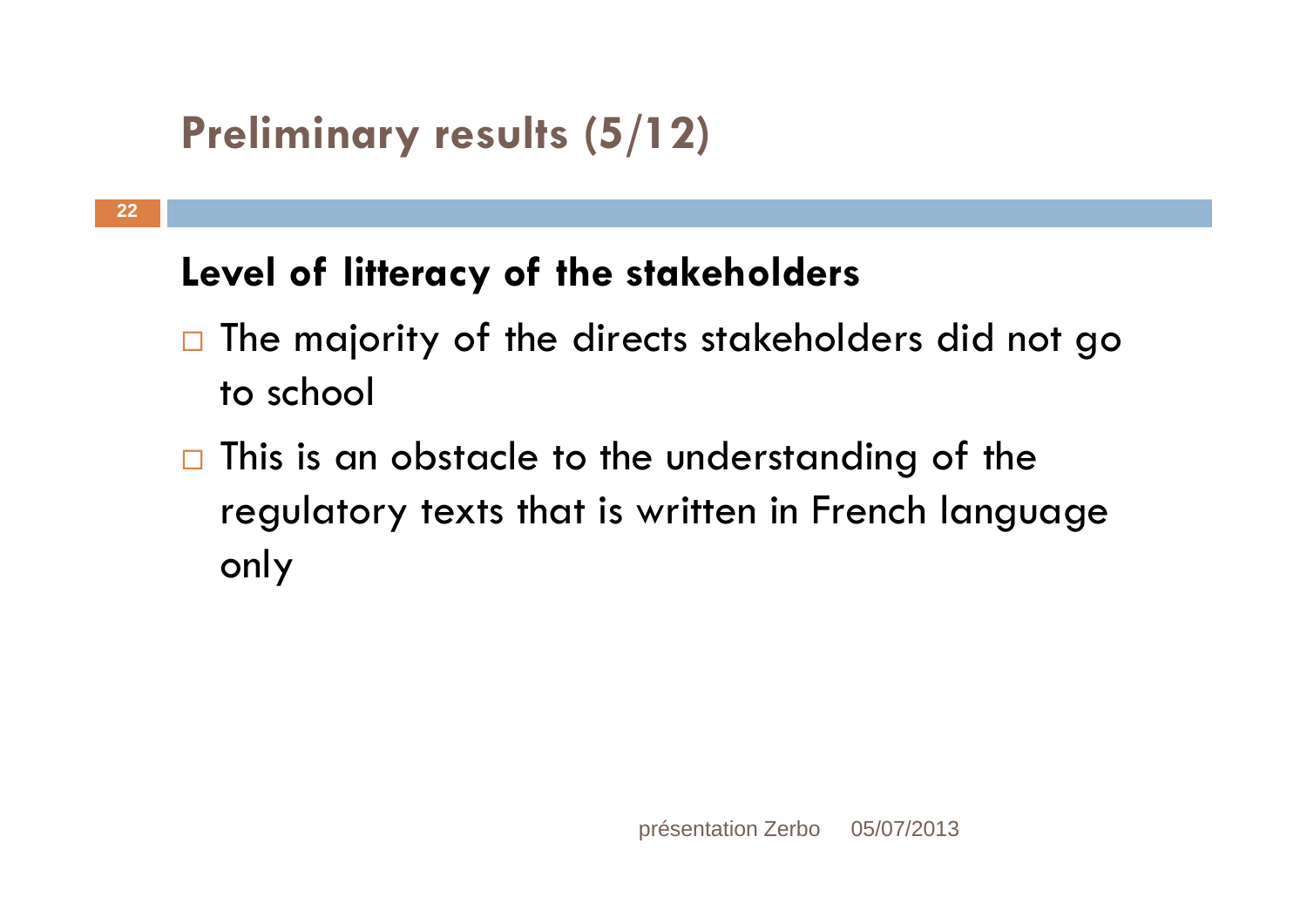#### **Alphabetisation centres**



présentation Zerbo 05/07/2013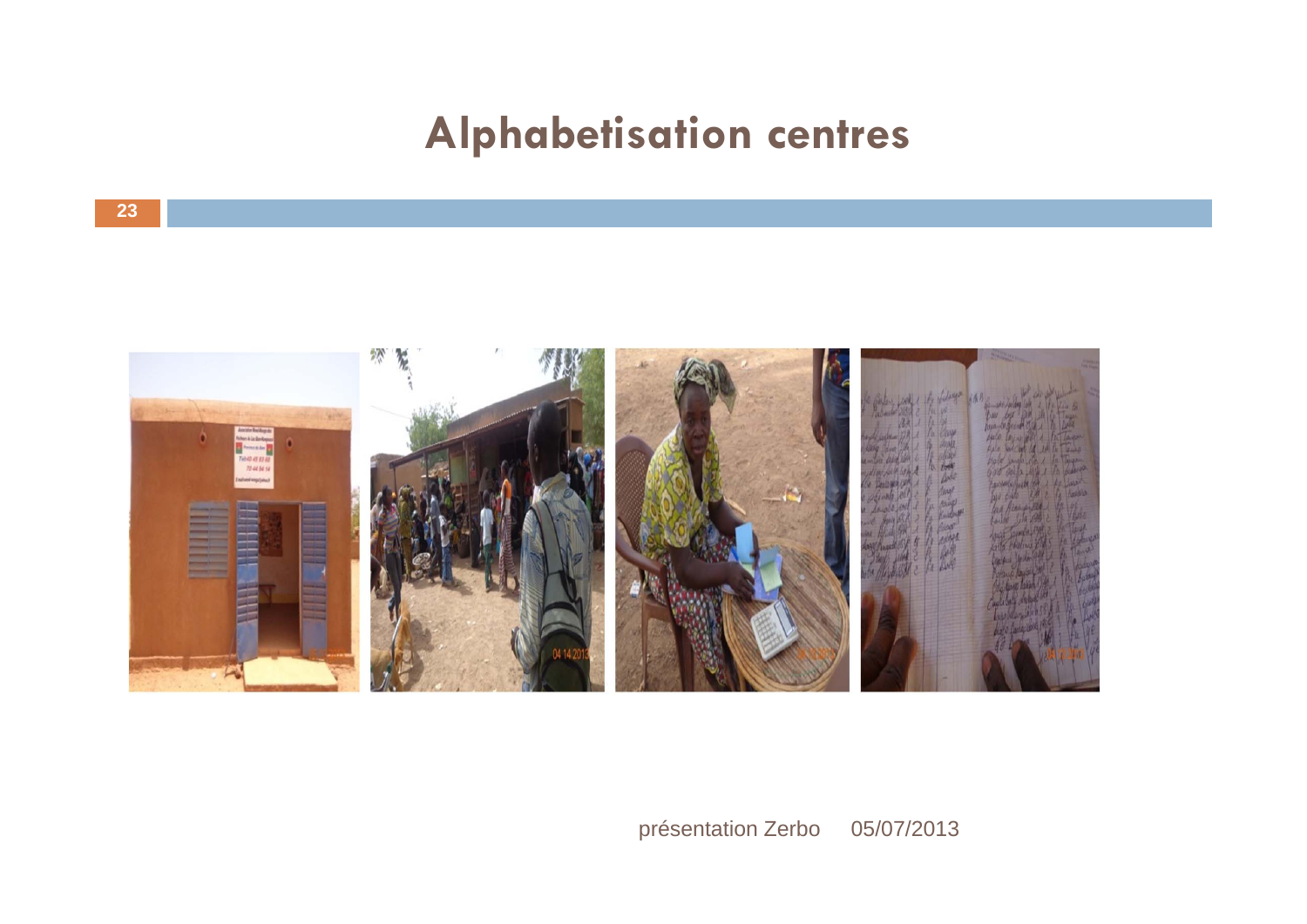### **Preliminary results (6/12)**

#### **Stakeholders organisation**

- $\Box$  The low level of the organisation of the direct stakeholders (fishermen, fish processors, fish mongers) is pointed out by the survey
- $\Box$ The existing associations do not function very well
- $\Box$  Some associations are well organised. Mainly Di, Niassa, Gouran in the Sourou fishery and Lake Bam fishery.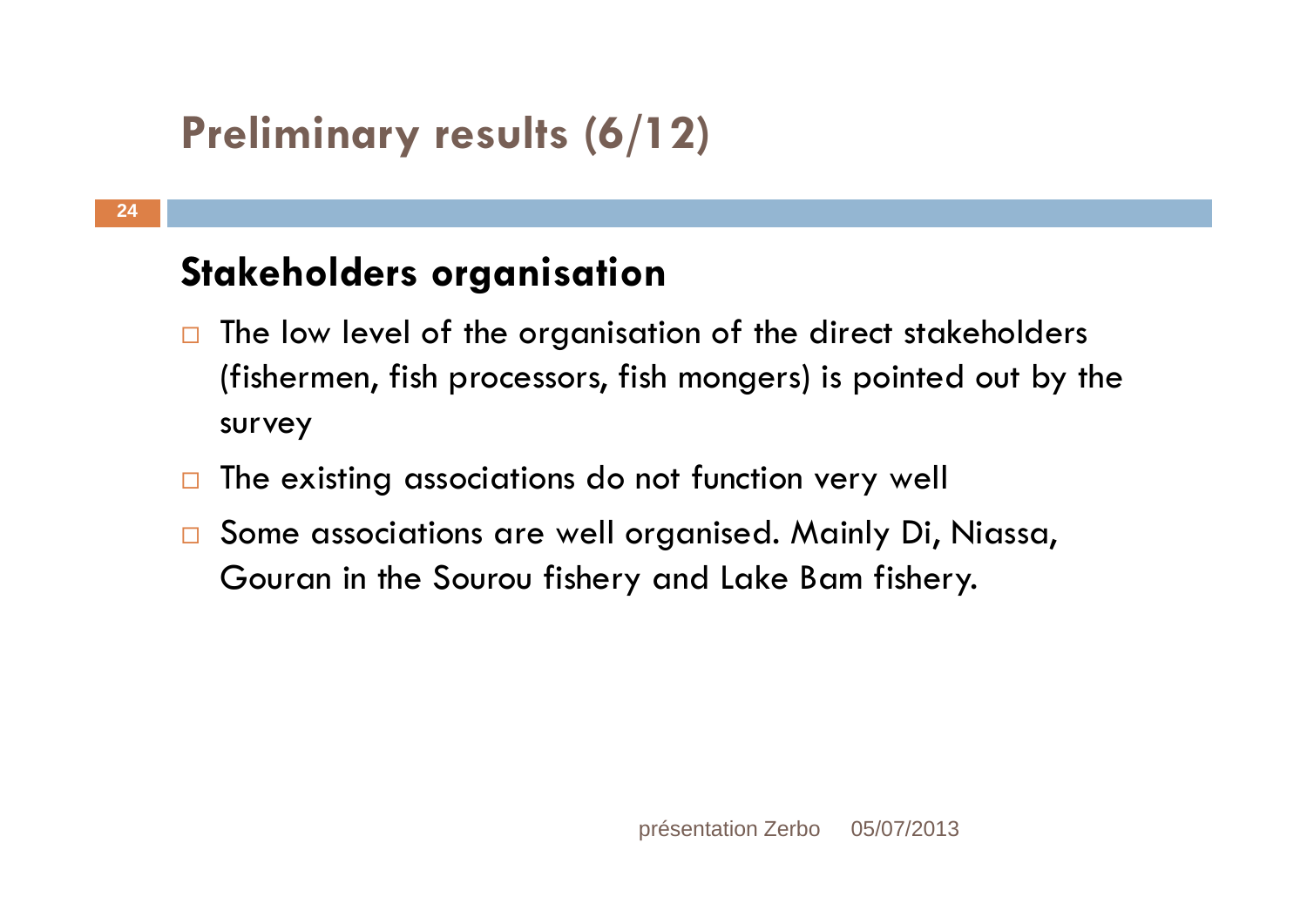### **Preliminary results (7/12)**

#### **Fishing gears and technique**

- $\Box$  Prohibited fishing gears are frequently seen nearly every where even in the areas where the fishermen are well organised
- $\Box$  According to the stakeholders this is due to the institutional changes (from the Ministry of environment to other ones).
- $\Box$  The use forbiden gears to make profit in fishing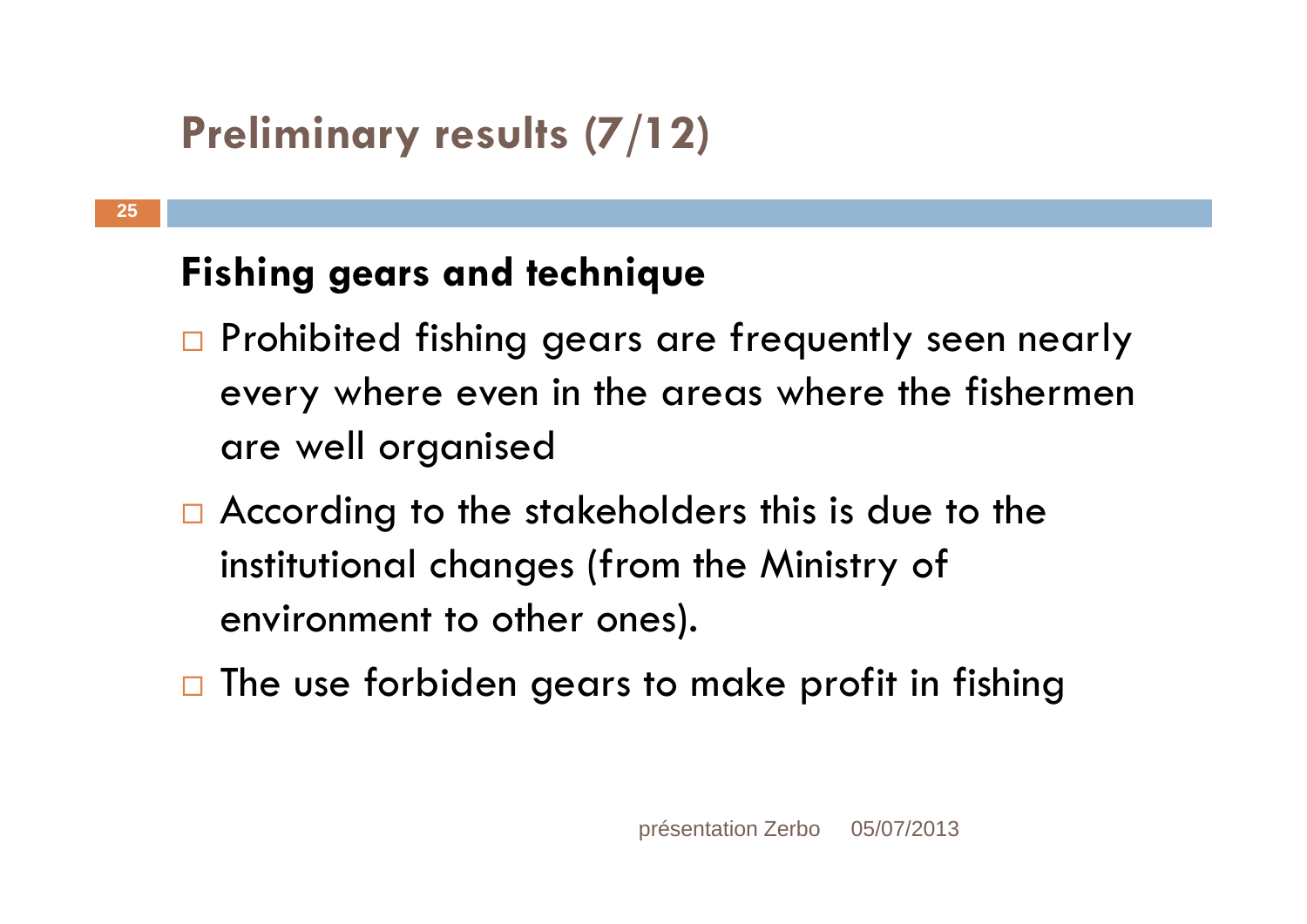### Prohibited fishing gear



 $\overline{a}$ 

 $\mathbf b$ 

Photos 5 : Engins utilisés par certains pêcheurs.

a=Pirogues utilisées pour la pêche b=Filet à mailles très fine saisie avec un pêcheur à Niassan c=Nastes posées par les pêcheurs dans la mare de Dori

présentation SOW 05/07/2013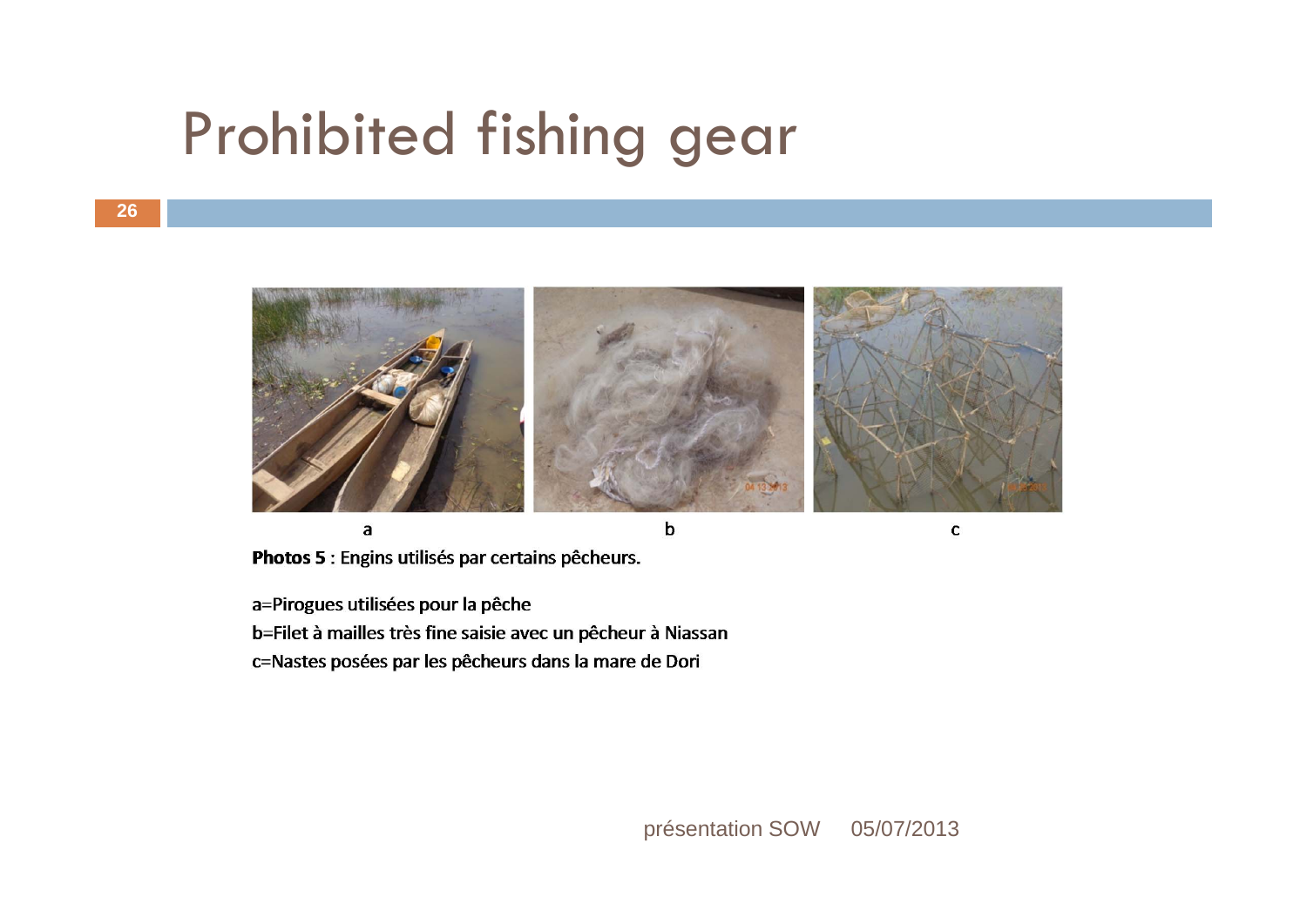### Juveniles of fish in the market of Di



présentation Zerbo 05/07/2013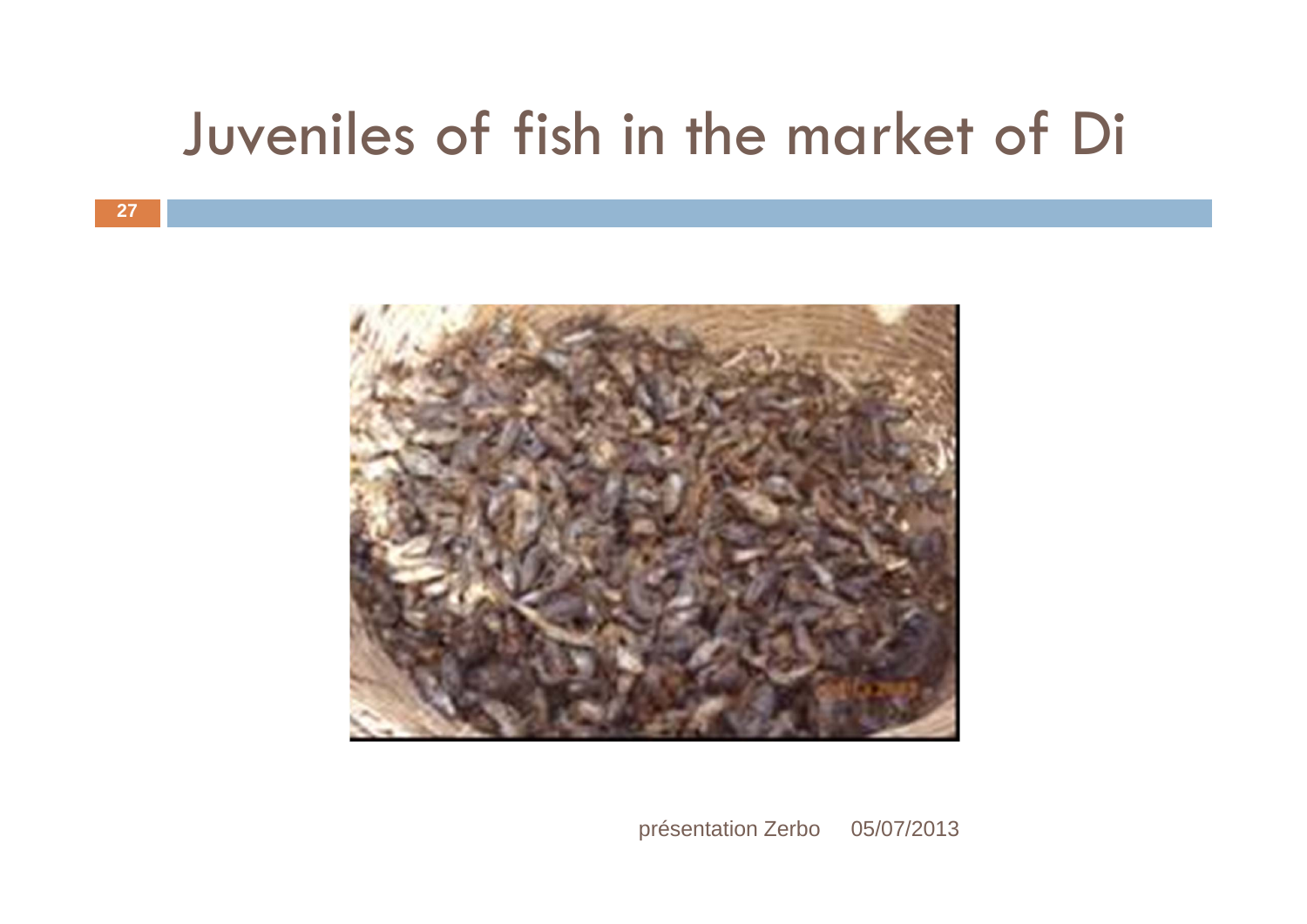#### **Preliminary results (8/12)**

#### **Initiatives towards the sustainability and the development of the fisheries sector**

- $\Box$  Insuffisance of initiatives in the majority of stakeholders groups
- $\Box$  They say they are not able to take care of the fishery because of lack of means
- $\Box$  They say they need external funding (government, NGO, international organisations, …)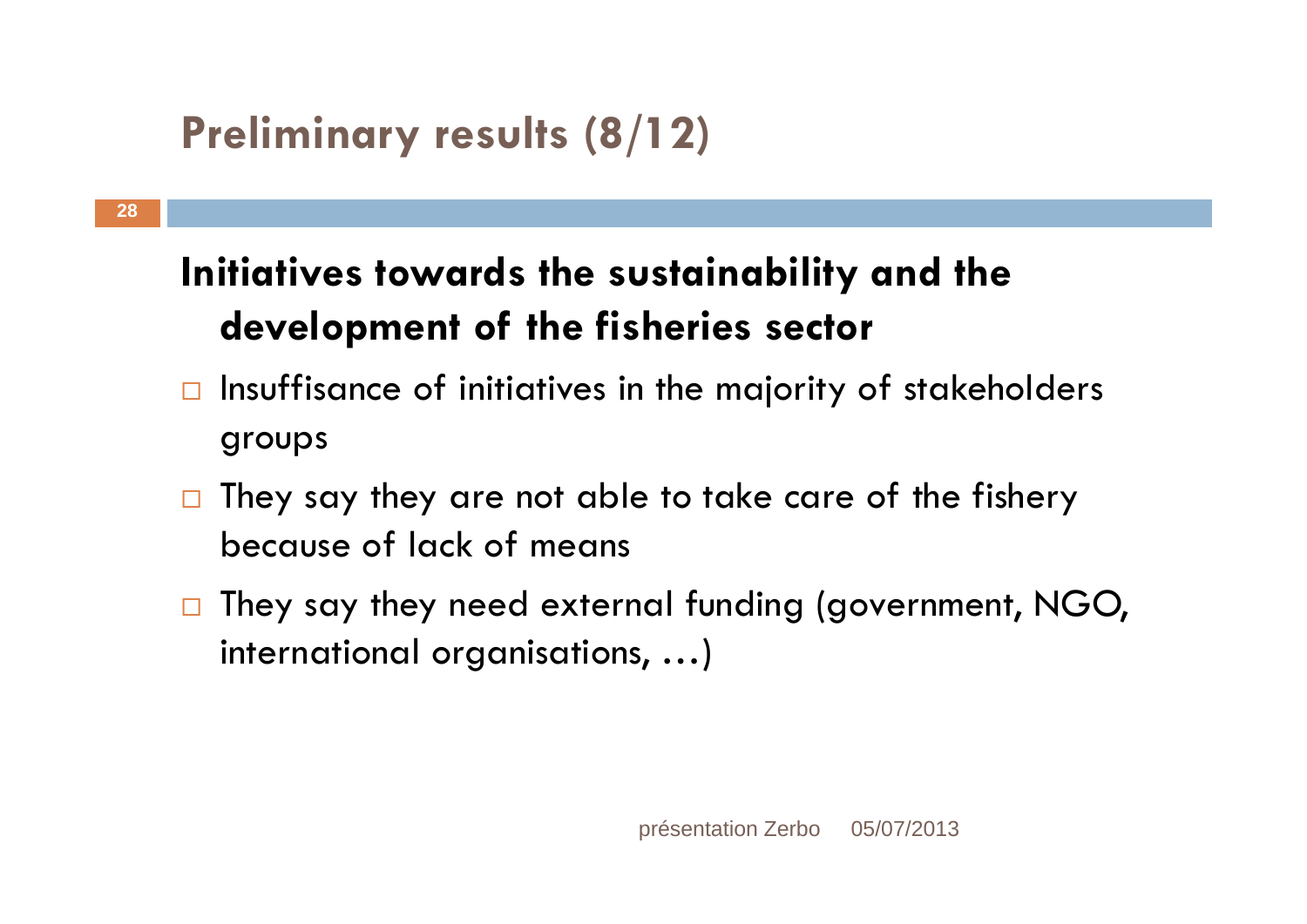### **Preliminary results (9/12)**

**29**

- $\Box$  The insufficiency of initiative enhance the presence of invasive plants in the waters of the country
- $\Box$  The development of vegetables farming on the rivers banks (less than 10 m from the water) contradicts the dry out of reservoirs due to the siltation and the susbtential earnings from that activity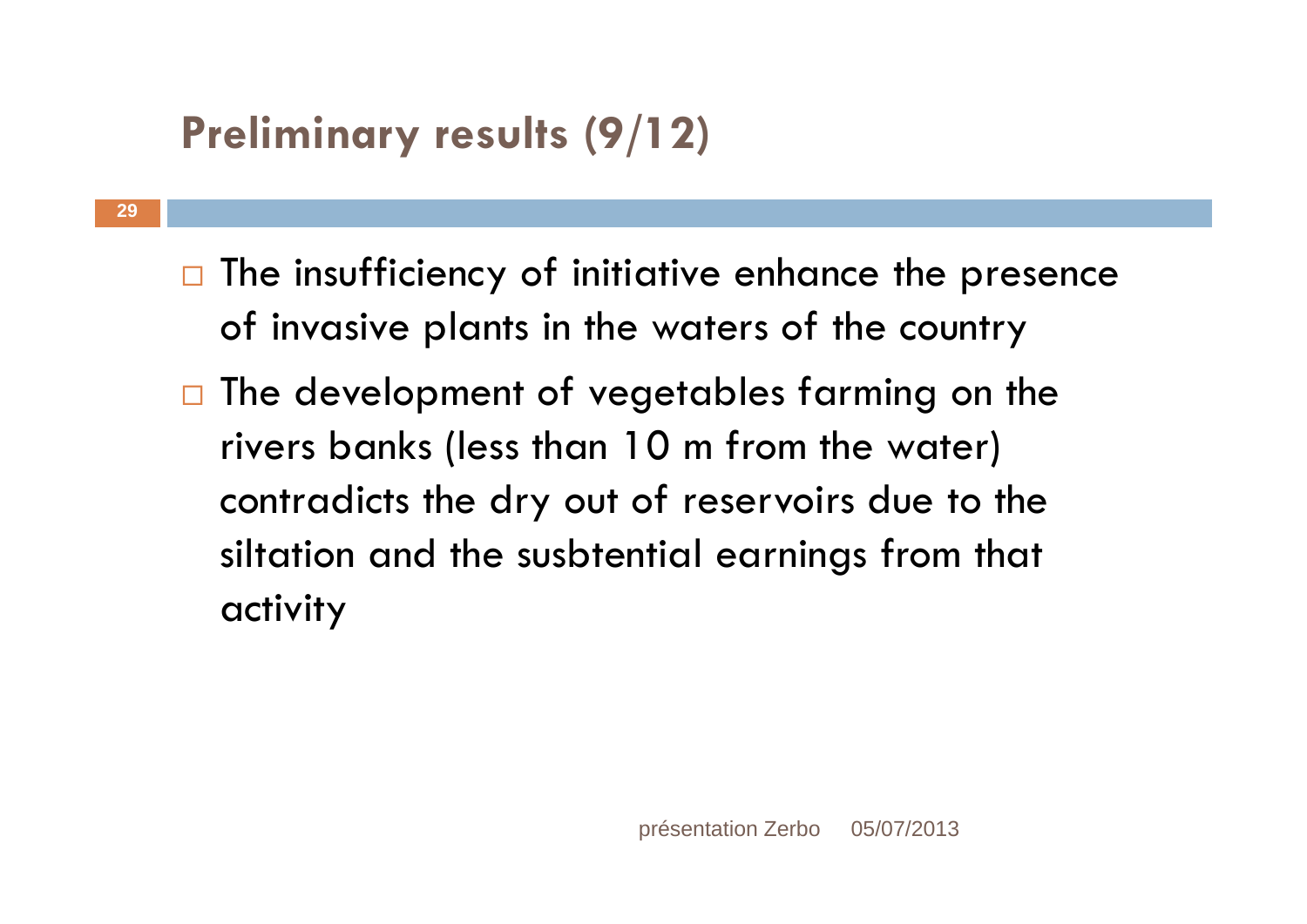### Tingrela, Tapoa, Sourou, Bam



présentation Zerbo 05/07/2013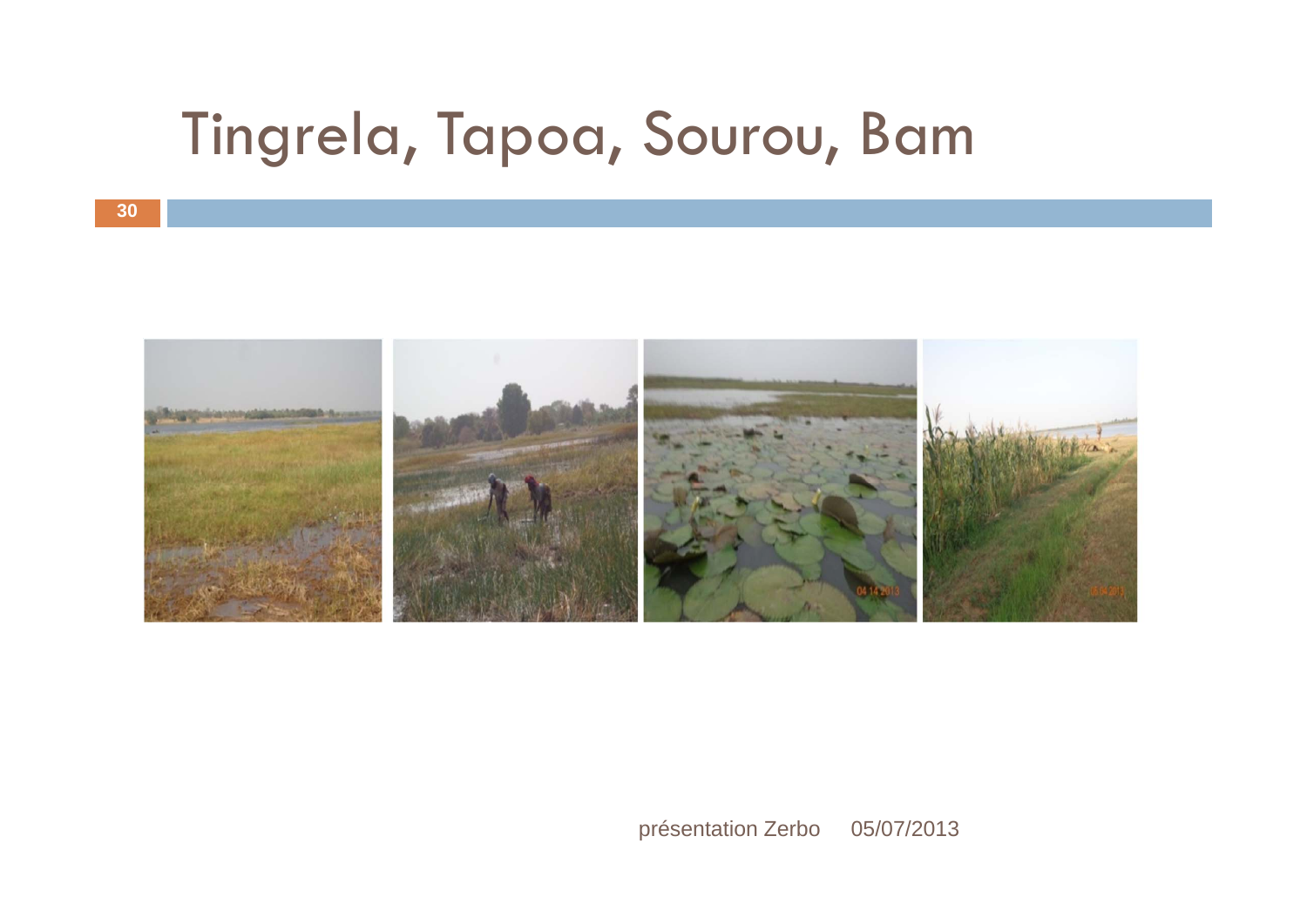#### **Preliminary results (10/12)**

- $\Box$  The management of reservoirs created by local people (ex Bouli of Sika)
	- $\Box$  In these waters local people are able to control the abstraction of water and any other activity in the reservoir banks
	- $\Box$  This is also different for natural wher the control is not well organised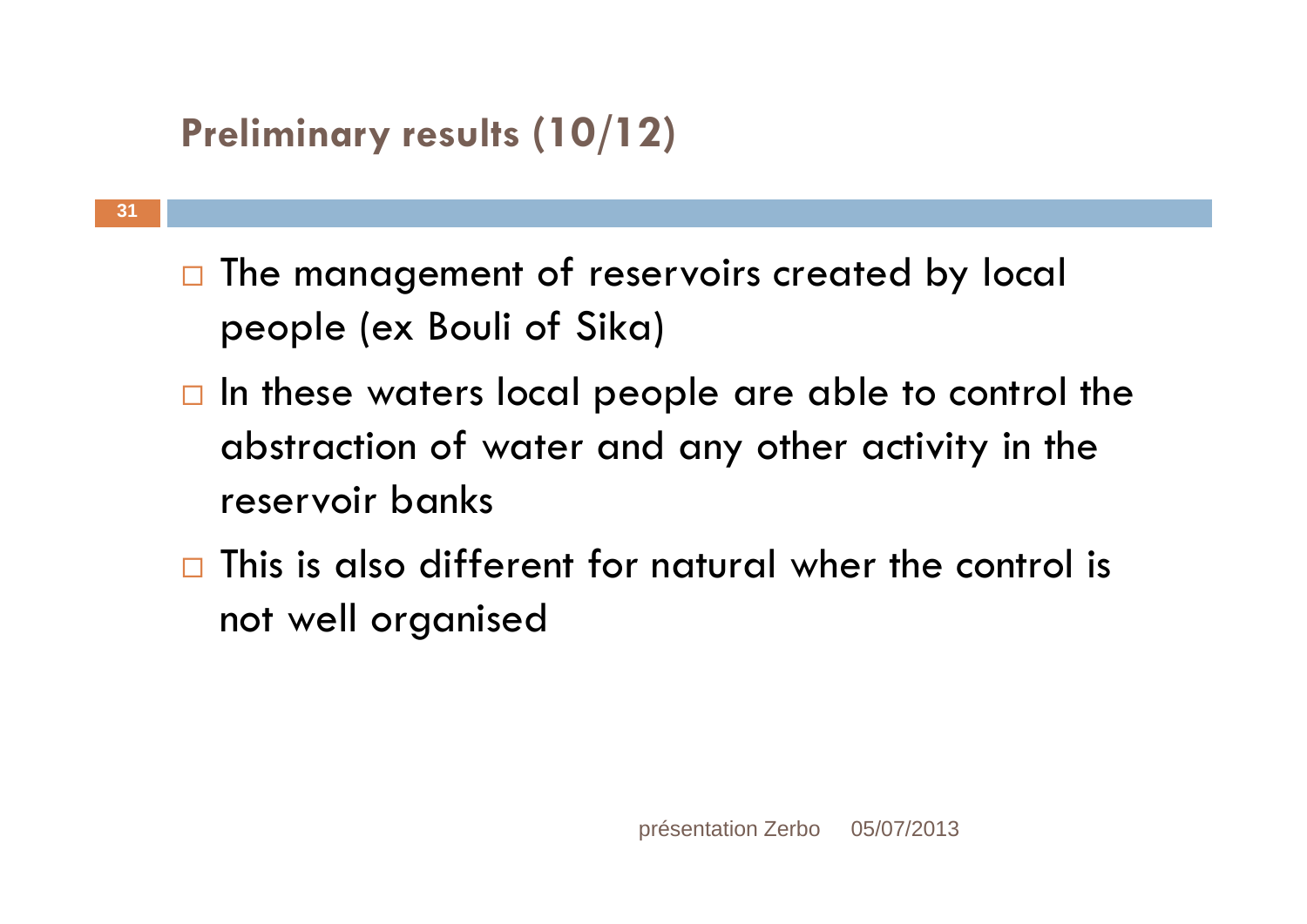### Bouli of Sika village in Bam Province



présentation Zerbo 05/07/2013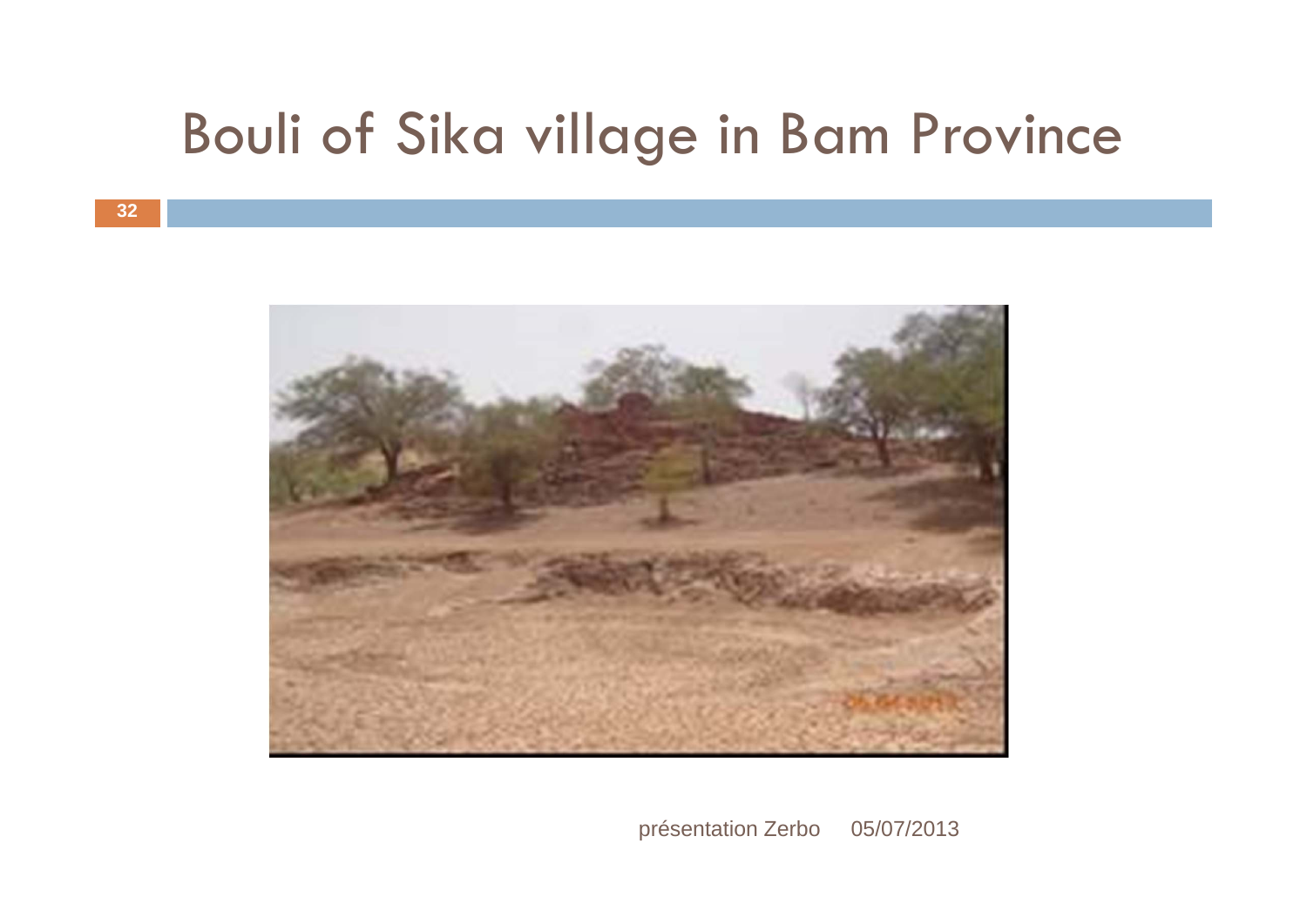```
Preliminary results (11/12)
```
#### **Motivation of the stakeholders**

- $\Box$  The main asset is the motivation of the stakeholders for the development of fisheries
- Despite the lack of support and the frequent institutional changes there still is a devotion for fisheries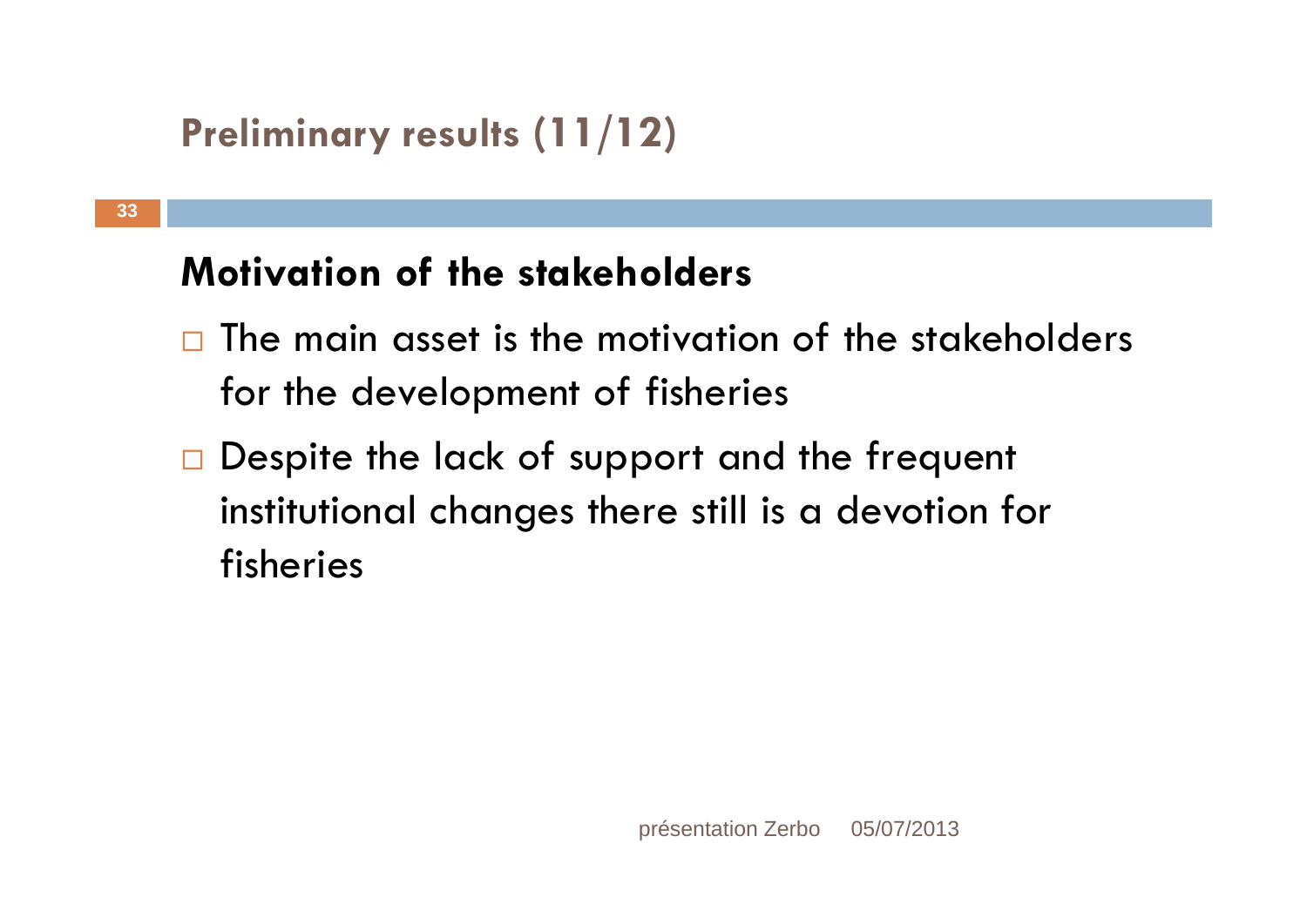```
Preliminary results (12/12)
```
#### **The institutionnal instability**

- □ All stakeholders of all levels (administration, communes, direct stakeholders) criticise the institutional nomadism of fisheries
- $\Box$  Most stakeholders mention that this is against the promotion of fisheries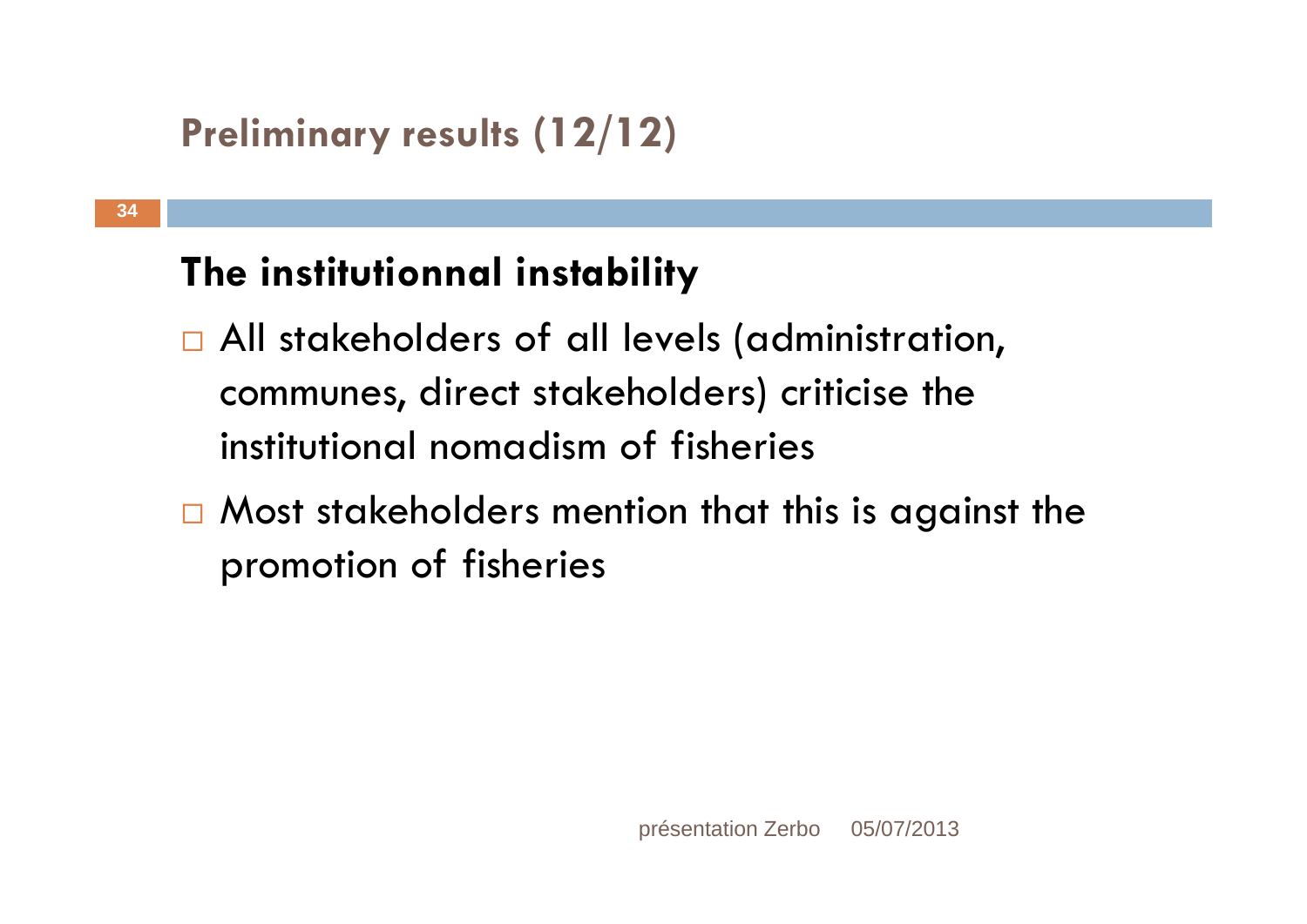#### **CONCLUSION**

- □ Policies & institutions do encourage sustainable management of fish resources
- $\Box$  Fisheries do not benefit much from governmental or private investment
- □ Not much research in fisheries: therefore Susfish is innovative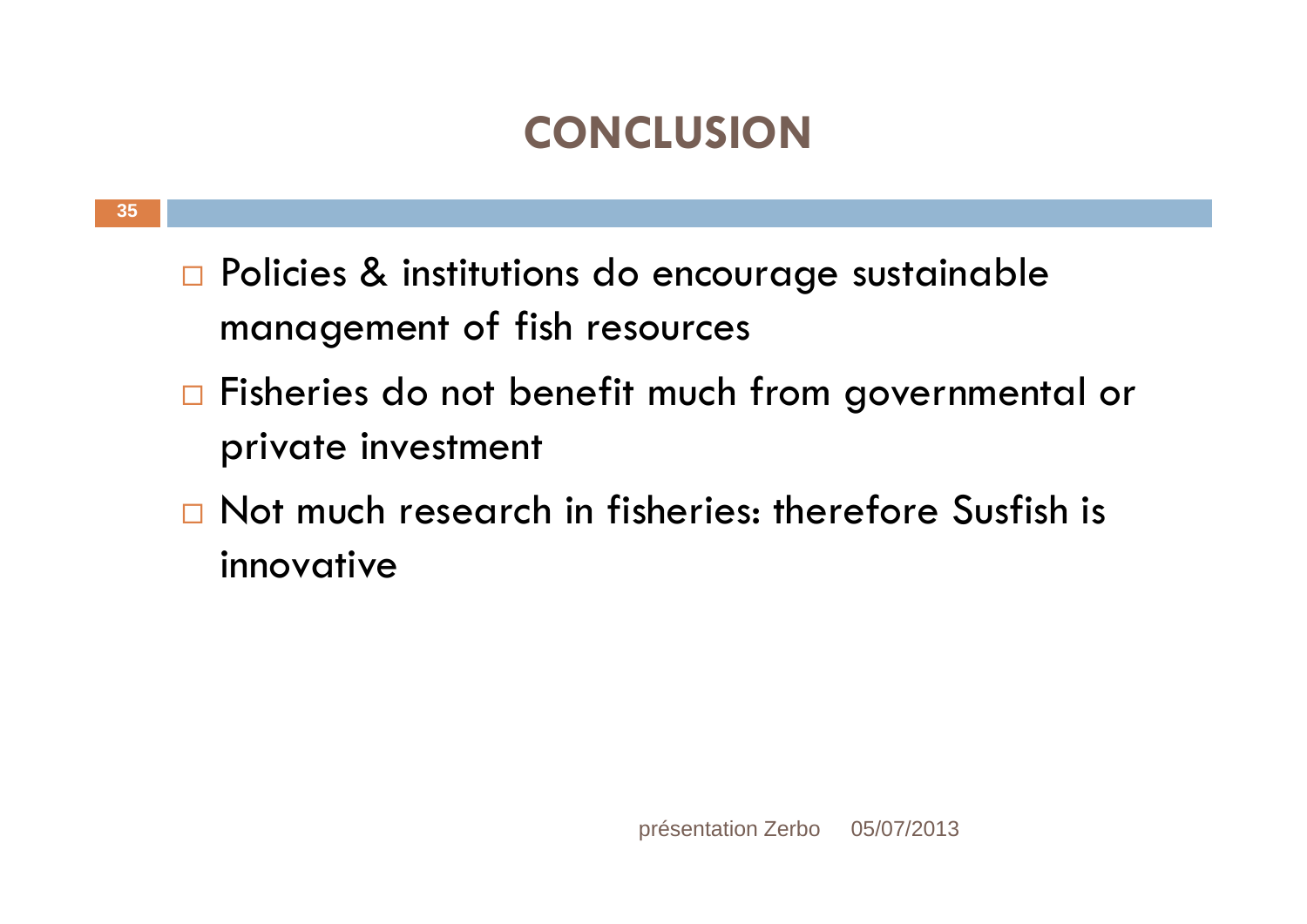#### **PERSPECTIVES**

- □ Write the research report
- **n** Make recommendations
- $\Box$  Organise/participate in a workshop to explain the findings and recommendations
- □ Prepare a paper on the "Analysis of institutional policies in in the management of fish resources in Burkina Faso"
- □ Plan a study on the "Roles of women in the development of fisheries in Burkina Faso